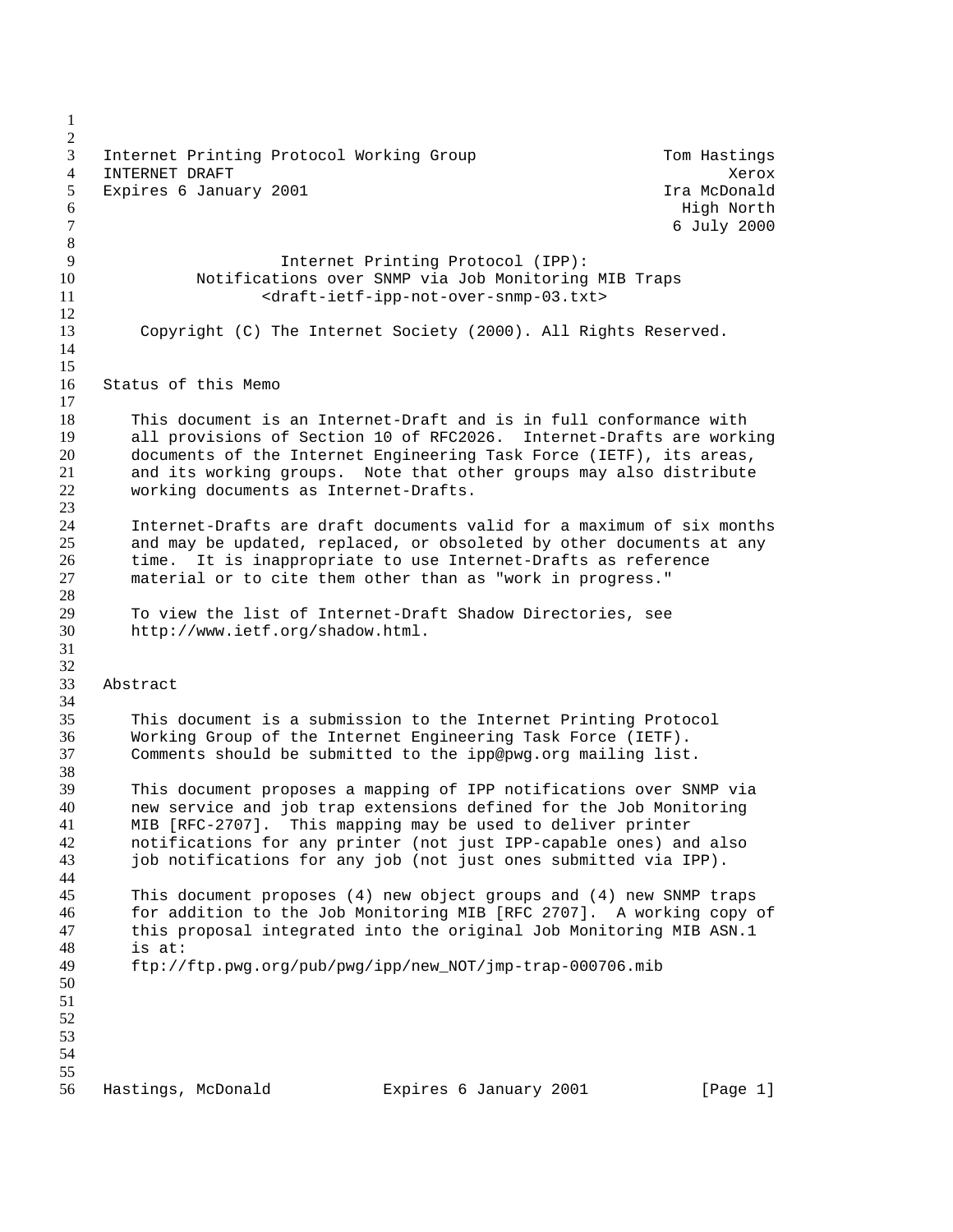| 57       |                    |                                       |             |                |
|----------|--------------------|---------------------------------------|-------------|----------------|
| 58<br>59 | Internet Draft     | IPP Notify - Job Monitoring MIB Traps | 6 July 2000 |                |
| 60<br>61 |                    | Table of Contents                     |             |                |
| 62       | 1.                 |                                       |             | 3              |
| 63       | 1.1.               | Terminology for Conformance           |             | $\overline{3}$ |
| 64       | 2.                 | SNMP Network Management Framework     |             | $\overline{3}$ |
|          |                    |                                       |             |                |
| 65       | 3.                 |                                       |             | $\overline{4}$ |
| 66       | 3.1.               | SNMP Mapping for IPP Notifications    |             | $\overline{4}$ |
| 67       | 3.1.1.             | SNMP Mapping for IPP Printer Events   |             | $\overline{4}$ |
| 68       | 3.1.2.             | SNMP Mapping for IPP Job Events       |             | 5              |
| 69       | 3.2.               | Subscription for IPP Notifications    |             | 6              |
| 70       | 3.2.1.             | Subscription via IPP                  |             | 6              |
| 71       | 3.2.2.             | Subscription via SNMP                 |             | 6              |
| 72       | 3.3.               | Relationship to other MIBs            |             | 7              |
| 73       | 3.3.1.             | MIB-II (RFC 1213)                     |             | 7              |
| 74       | 3.3.2.             | Host Resources MIB (RFC 2790)         |             | 7              |
| 75       | 3.3.3.             | Printer MIB (RFC 1759)                |             | 7              |
| 76       | 4.                 |                                       |             | 8              |
| 77       | 4.1.               | Notification Definitions              |             | $\,8\,$        |
| 78       | 4.1.1.             | Service Basic Event - Trap            |             | 8              |
| 79       | 4.1.2.             | Job Basic Event - Trap                |             | 9              |
| 80       |                    |                                       |             |                |
|          | 4.1.3.             | Job Completed Event - Trap            |             | 11             |
| 81       | 4.1.4.             | Job Progress Event - Trap             |             | 12             |
| 82       | 4.2.               |                                       |             | 13             |
| 83       | 4.2.1.             | Service Group - Objects               |             | 13             |
| 84       | 4.2.2.             | Service Event Group - Objects         |             | 16             |
| 85       | 4.2.3.             | Job Event Group - Objects             |             | 19             |
| 86       | 4.2.4.             | Job Progress Group - Objects          |             | 22             |
| 87       | 5.                 |                                       |             | 24             |
| 88       | б.                 | Internationalization Considerations   |             | 24             |
| 89       | 7.                 |                                       |             | 24             |
| 90       | 8.                 |                                       |             | 25             |
| 91       | 9.                 |                                       |             | 26             |
| 92       | 10.                | Intellectual Property Notice          |             | 29             |
| 93       | 11.                |                                       |             | 29             |
| 94       | 12.                | Full Copyright Statement              |             | 30             |
| 95       |                    |                                       |             |                |
| 96       |                    |                                       |             |                |
| 97       |                    |                                       |             |                |
| 98       |                    |                                       |             |                |
| 99       |                    |                                       |             |                |
| 100      |                    |                                       |             |                |
| 101      |                    |                                       |             |                |
| 102      |                    |                                       |             |                |
| 103      |                    |                                       |             |                |
|          |                    |                                       |             |                |
| 104      |                    |                                       |             |                |
| 105      |                    |                                       |             |                |
| 106      |                    |                                       |             |                |
| 107      |                    |                                       |             |                |
| 108      |                    |                                       |             |                |
| 109      |                    |                                       |             |                |
| 110      |                    |                                       |             |                |
| 111      |                    |                                       |             |                |
| 112      | Hastings, McDonald | Expires 6 January 2001                |             | [Page 2]       |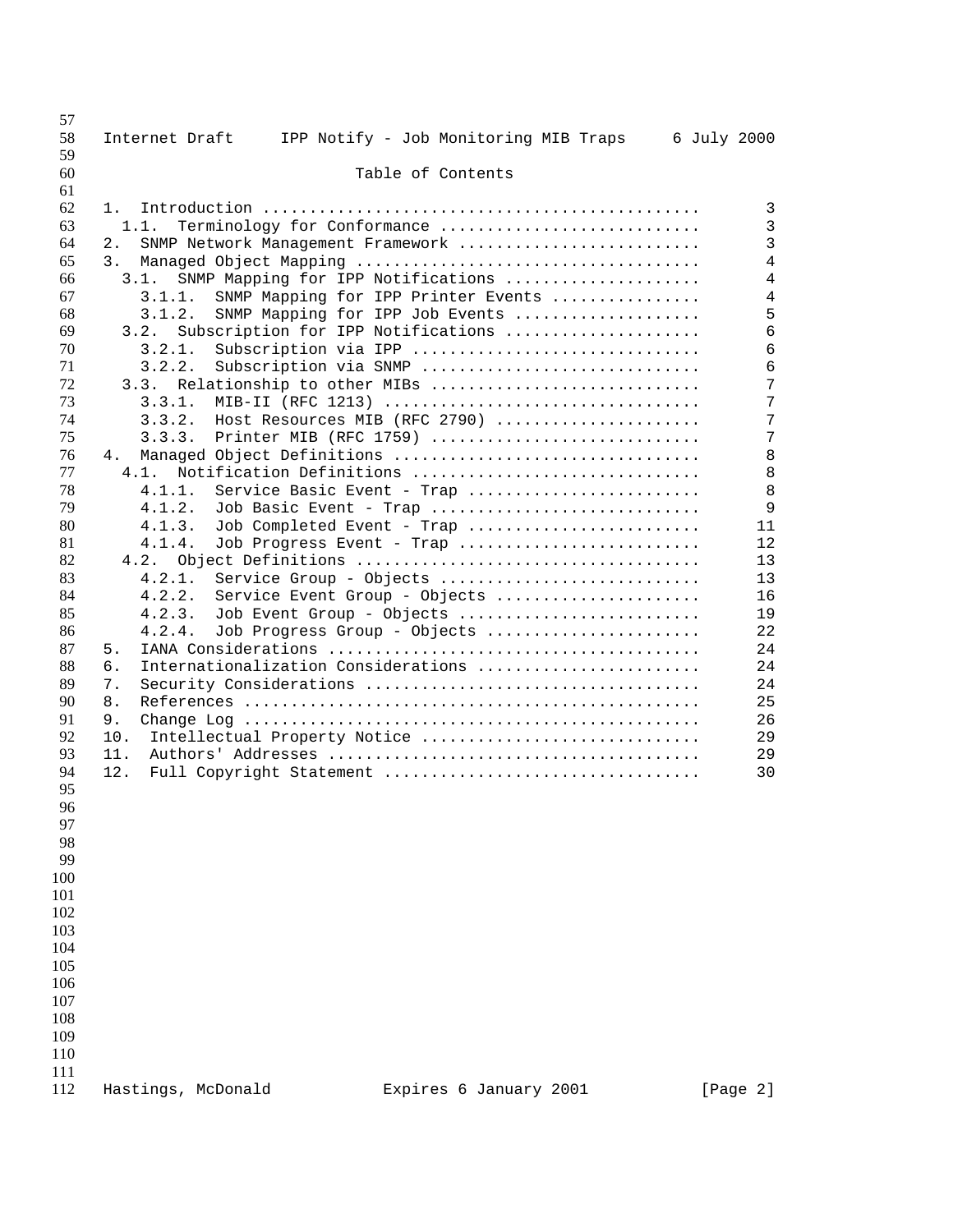| 113 |    |                                                                        |
|-----|----|------------------------------------------------------------------------|
| 114 |    | IPP Notify - Job Monitoring MIB Traps<br>6 July 2000<br>Internet Draft |
| 115 |    |                                                                        |
| 116 |    |                                                                        |
| 117 |    |                                                                        |
| 118 | 1. | Introduction                                                           |
| 119 |    |                                                                        |
| 120 |    | This document is a submission to the Internet Printing Protocol        |
| 121 |    | Working Group of the Internet Engineering Task Force (IETF).           |
| 122 |    | Comments should be submitted to the ipp@pwg.org mailing list.          |
| 123 |    |                                                                        |
| 124 |    | This document proposes a mapping of IPP notifications over SNMP via    |
| 125 |    | new service and job trap extensions defined for the Job Monitoring     |
| 126 |    | MIB [RFC-2707]. This mapping may be used to deliver printer            |
| 127 |    | notifications for any printer (not just IPP-capable ones) and also     |
| 128 |    | job notifications for any job (not just ones submitted via IPP).       |
| 129 |    |                                                                        |
| 130 |    | This document proposes (4) new object groups and (4) new SNMP traps    |
| 131 |    | for addition to the Job Monitoring MIB [RFC 2707]. A working copy of   |
| 132 |    | this proposal integrated into the original Job Monitoring MIB ASN.1    |
| 133 |    | is at:                                                                 |
| 134 |    | ftp://ftp.pwg.org/pub/pwg/ipp/new NOT/jmp-trap-000706.mib              |
| 135 |    |                                                                        |
| 136 |    | The IPP protocol [IPP-PRO] supports passive monitoring of IPP Printer  |
| 137 |    | and Job objects, via client polling of IPP object attributes using     |
| 138 |    | the 'Get-Printer-Attributes' and 'Get-Job-Attributes' operations.      |
| 139 |    |                                                                        |
| 140 |    | This document proposes support for dynamic monitoring of IPP Printer   |
| 141 |    | and Job objects via SNMP traps generated by the service provider       |
| 142 |    | (server or device).                                                    |
| 143 |    |                                                                        |
| 144 |    |                                                                        |
| 145 |    | Terminology for Conformance<br>1.1.                                    |
| 146 |    |                                                                        |
| 147 |    | The key words "MUST", "MUST NOT", "REQUIRED", "SHALL", "SHALL NOT",    |
| 148 |    | "SHOULD", "SHOULD NOT", "RECOMMENDED", "MAY", and "OPTIONAL" in this   |
| 149 |    | document are to be interpreted per [RFC-2119].                         |
| 150 |    |                                                                        |
| 151 |    |                                                                        |
| 152 | 2. | SNMP Network Management Framework                                      |
| 153 |    |                                                                        |
| 154 |    | Section 1.1 'SNMPv1', section 1.2 'SNMPv2', and section 1.3<br>See:    |
| 155 |    | 'SNMPv3' of [RFC-2576].                                                |
| 156 |    |                                                                        |
| 157 |    |                                                                        |
| 158 |    |                                                                        |
| 159 |    |                                                                        |
| 160 |    |                                                                        |
| 161 |    |                                                                        |
| 162 |    |                                                                        |
| 163 |    |                                                                        |
| 164 |    |                                                                        |
| 165 |    |                                                                        |
| 166 |    |                                                                        |
| 167 |    |                                                                        |
| 168 |    | Hastings, McDonald<br>Expires 6 January 2001<br>[Page 3]               |
|     |    |                                                                        |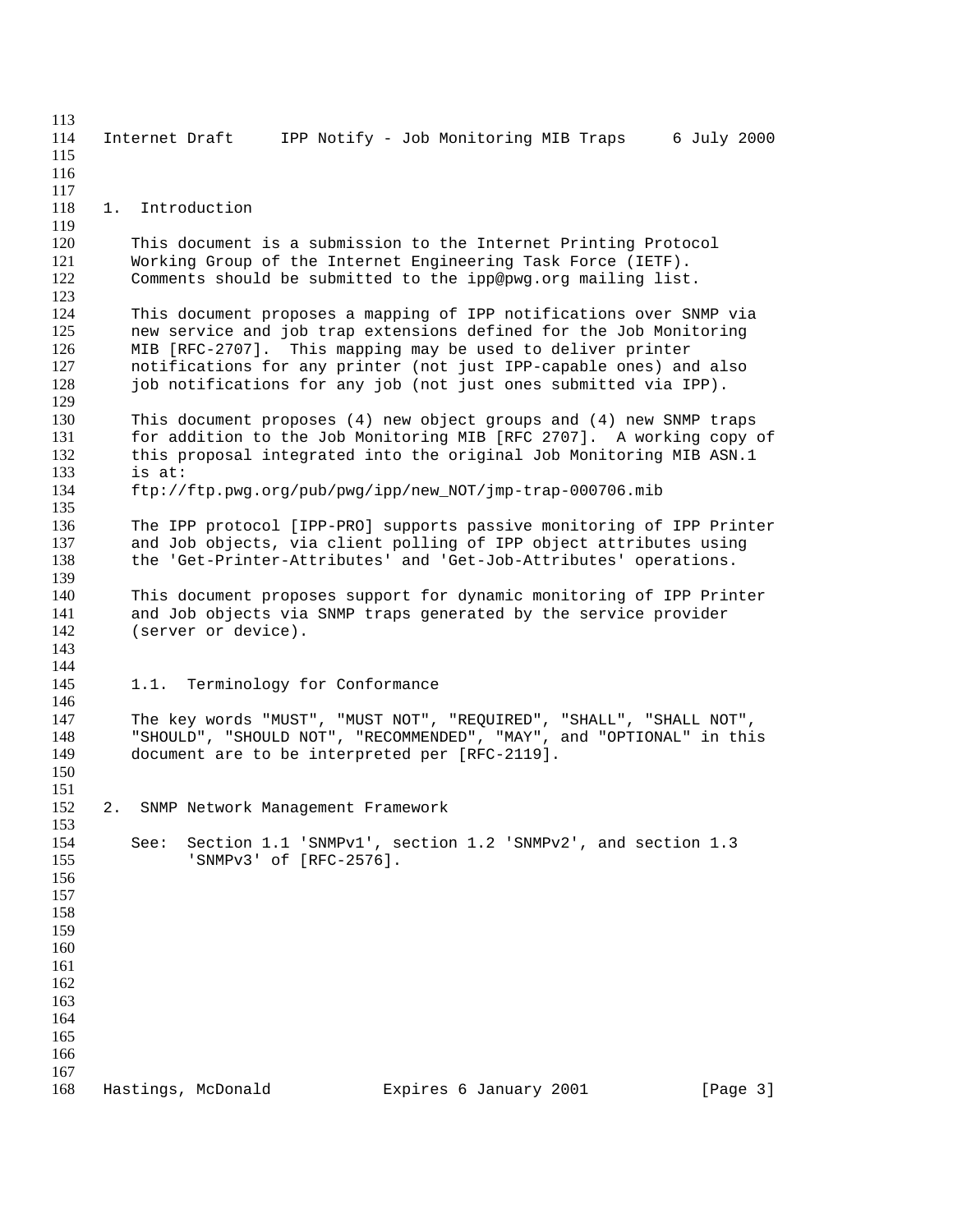| 169 |                                            |                                       |             |
|-----|--------------------------------------------|---------------------------------------|-------------|
| 170 | Internet Draft                             | IPP Notify - Job Monitoring MIB Traps | 6 July 2000 |
| 171 |                                            |                                       |             |
| 172 |                                            |                                       |             |
| 173 |                                            |                                       |             |
| 174 | Managed Object Mapping<br>3.               |                                       |             |
| 175 |                                            |                                       |             |
| 176 |                                            |                                       |             |
| 177 |                                            |                                       |             |
| 178 | 3.1.<br>SNMP Mapping for IPP Notifications |                                       |             |
| 179 |                                            |                                       |             |
| 180 |                                            |                                       |             |
| 181 |                                            |                                       |             |
| 182 | 3.1.1. SNMP Mapping for IPP Printer Events |                                       |             |
| 183 |                                            |                                       |             |
| 184 | IPP Printer event attribute                | Job Monitoring MIB object mapping     |             |
| 185 | ___________________________                | --------------------                  |             |
| 186 | version-number                             | [no mapping - not useful]             |             |
| 187 | status-code                                | [implicit in each generated trap]     |             |
| 188 | notify-sequence-number                     | [request-id in SNMP trap header]      |             |
| 189 | notify-charset                             | [no mapping - strings are UTF-8]      |             |
| 190 | notify-natural-language                    | [no mapping - no text bindings]       |             |
| 191 | subscription-id                            | [no mapping]                          |             |
| 192 | notify-subscribed-event                    | jmServiceEventNotifyEvent             |             |
| 193 | notify-printer-uri                         | jmServiceURI                          |             |
| 194 | printer-up-time                            | [sysUpTime in SNMP trap bindings]     |             |
| 195 | printer-current-time                       | [hrSystemDate in Host Res MIB]        |             |
| 196 | notify-user-data                           | [no mapping]                          |             |
| 197 | notify-text                                | [no mapping]                          |             |
| 198 | printer-state                              | jmServiceState                        |             |
| 199 | printer-state-reasons                      | jmServiceStateReasons                 |             |
| 200 | printer-is-accepting-jobs                  | [jmServiceStateReasons keyword]       |             |
| 201 |                                            |                                       |             |
| 202 |                                            |                                       |             |
| 203 |                                            |                                       |             |
| 204 |                                            |                                       |             |
| 205 |                                            |                                       |             |
| 206 |                                            |                                       |             |
| 207 |                                            |                                       |             |
| 208 |                                            |                                       |             |
| 209 |                                            |                                       |             |
| 210 |                                            |                                       |             |
| 211 |                                            |                                       |             |
| 212 |                                            |                                       |             |
| 213 |                                            |                                       |             |
| 214 |                                            |                                       |             |
| 215 |                                            |                                       |             |
|     |                                            |                                       |             |
| 216 |                                            |                                       |             |
| 217 |                                            |                                       |             |
| 218 |                                            |                                       |             |
| 219 |                                            |                                       |             |
| 220 |                                            |                                       |             |
| 221 |                                            |                                       |             |
| 222 |                                            |                                       |             |
| 223 |                                            |                                       |             |
| 224 | Hastings, McDonald                         | Expires 6 January 2001                | [Page 4]    |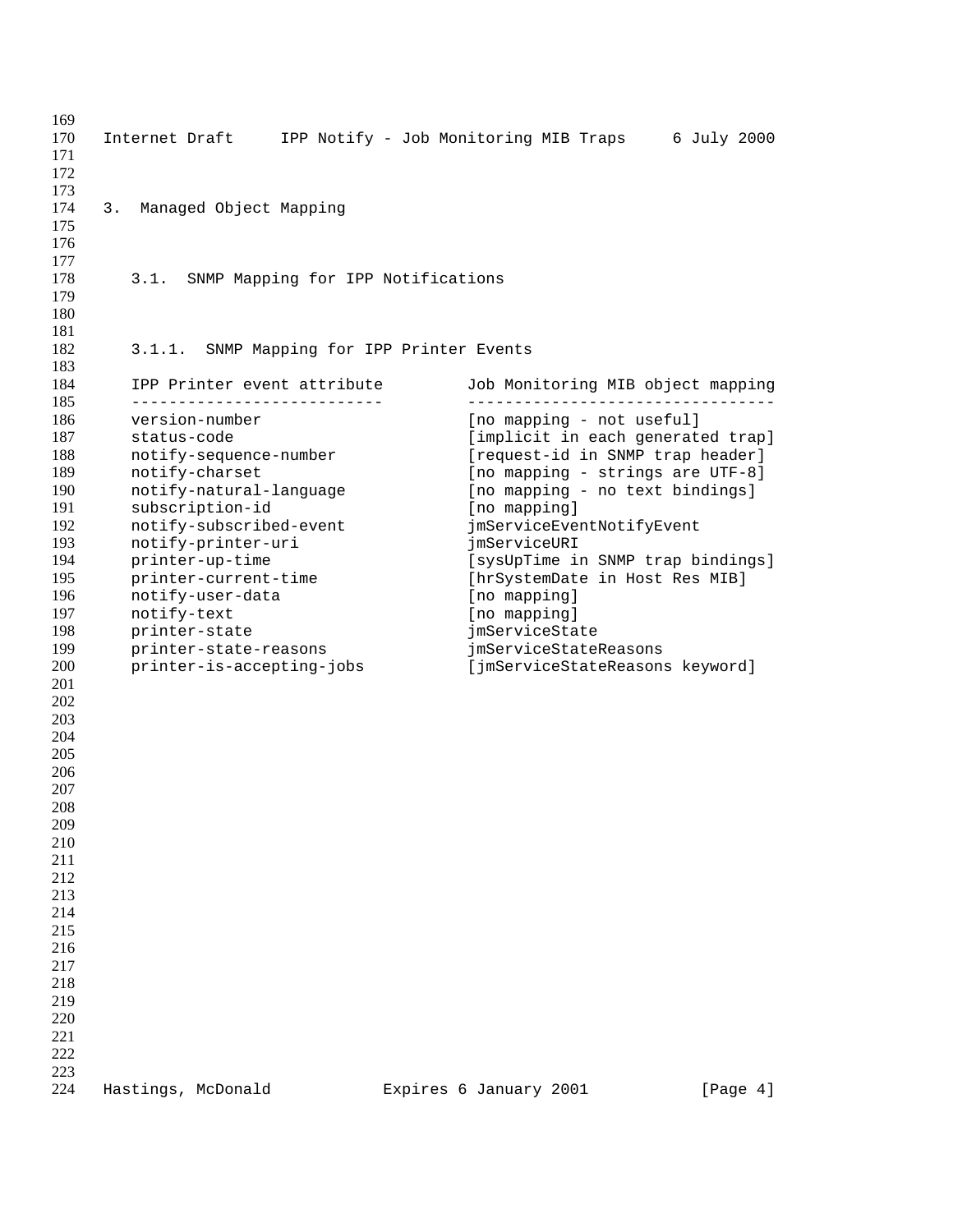| 225<br>226<br>227<br>228 | Internet Draft                                  | IPP Notify - Job Monitoring MIB Traps                            | 6 July 2000 |
|--------------------------|-------------------------------------------------|------------------------------------------------------------------|-------------|
| 229                      |                                                 |                                                                  |             |
| 230<br>231               | SNMP Mapping for IPP Job Events<br>3.1.2.       |                                                                  |             |
| 232                      | IPP Job event attribute                         | Job Monitoring MIB object mapping                                |             |
| 233                      | ------------------------                        | ______________________________                                   |             |
| 234                      | version-number                                  | [no mapping - not useful]                                        |             |
| 235                      | status-code                                     | [implicit in each generated trap]                                |             |
| 236                      | notify-sequence-number                          | [request-id in SNMP trap header]                                 |             |
| 237                      | notify-charset                                  | [no mapping - strings are UTF-8]                                 |             |
| 238                      | notify-natural-language                         | [no mapping - no text bindings]                                  |             |
| 239                      | subscription-id                                 | [no mapping]                                                     |             |
| 240                      | notify-subscribed-event                         | jmJobEventNotifyEvent                                            |             |
| 241                      | notify-printer-uri                              | jmServiceURI                                                     |             |
| 242                      | job-id                                          | [via jmJobState OID instance]                                    |             |
| 243                      | printer-up-time                                 | [sysUpTime in SNMP trap bindings]                                |             |
| 244                      | printer-current-time                            | [hrSystemDate in Host Res MIB]                                   |             |
| 245                      | notify-user-data                                | [no mapping]                                                     |             |
| 246                      | notify-text                                     | [no mapping]                                                     |             |
| 247                      | job-state                                       | jmJobState                                                       |             |
| 248                      | job-state-reasons                               | jmJobEventJobStateReasons                                        |             |
| 249<br>250               |                                                 | [jmJobStateReasons1 plus zero or]                                |             |
|                          |                                                 | [more jobStateReasonsN in a strin                                |             |
| 251<br>252               |                                                 |                                                                  |             |
| 253                      | [job-completed and job-purged - extra bindings] |                                                                  |             |
| 254                      | job-k-octets-processed                          | jmJobKOctetsProcessed                                            |             |
| 255                      | job-impressions-completed                       | jmJobImpressionsCompleted                                        |             |
| 256                      |                                                 |                                                                  |             |
| 257                      | [job-progress - extra bindings]<br>job-k-octets |                                                                  |             |
| 258                      | job-impressions                                 | jmJobKOctetsPerCopyRequested                                     |             |
| 259                      | job-copies                                      | jmJobImpressionsPerCopyRequested<br>jmProgressJobCopiesRequested |             |
| 260                      | job-collation-type                              | jmProgressJobCollationType                                       |             |
| 261                      | job-media-sheets-completed                      | jmProgressMediaSheetsCompleted                                   |             |
| 262                      | sheet-completed-copy-number                     | jmProgressSheetCompletedCopyNum                                  |             |
| 263                      | sheet-completed-document-number                 | jmProgressSheetCompletedDocNum                                   |             |
| 264                      |                                                 |                                                                  |             |
| 265                      |                                                 |                                                                  |             |
| 266                      |                                                 |                                                                  |             |
| 267                      |                                                 |                                                                  |             |
| 268                      |                                                 |                                                                  |             |
| 269                      |                                                 |                                                                  |             |
| 270                      |                                                 |                                                                  |             |
| 271                      |                                                 |                                                                  |             |
| 272                      |                                                 |                                                                  |             |
| 273                      |                                                 |                                                                  |             |
| 274                      |                                                 |                                                                  |             |
| 275                      |                                                 |                                                                  |             |
| 276                      |                                                 |                                                                  |             |
| 277                      |                                                 |                                                                  |             |
| 278                      |                                                 |                                                                  |             |
| 279                      |                                                 |                                                                  |             |
| 280                      | Hastings, McDonald                              | Expires 6 January 2001                                           | [Page 5]    |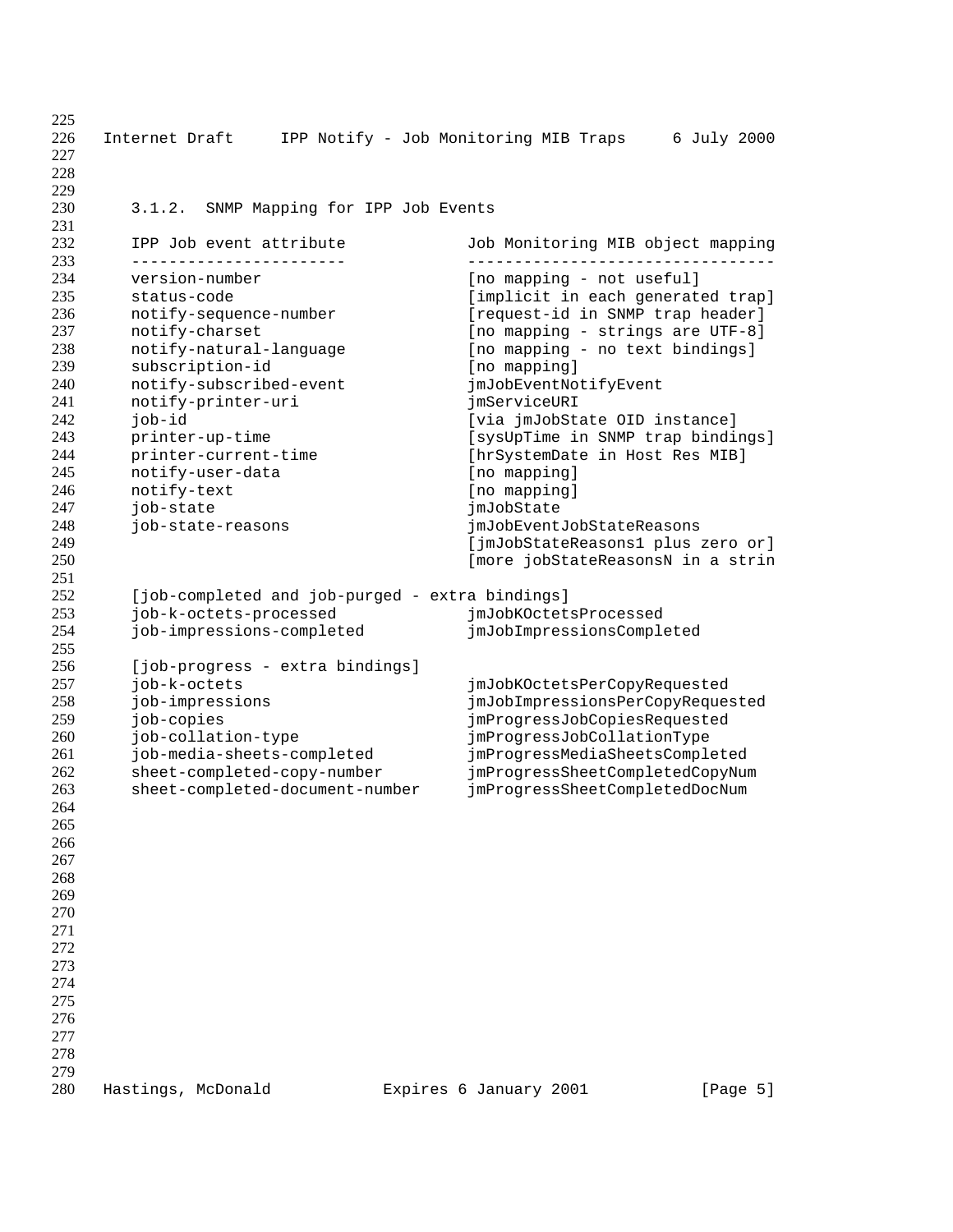Internet Draft IPP Notify - Job Monitoring MIB Traps 6 July 2000 3.2. Subscription for IPP Notifications 288 IPP Clients MAY subscribe for IPP Notifications delivered via SNMP by<br>289 either of the following two standard methods: either of the following two standard methods: 3.2.1. Subscription via IPP IPP Job creation (Create-Job, Print-Job, Print-URI) and Create-Subscription operations MAY be used to create per-Printer or per-Job IPP Subscription objects and MAY specify "notify-recipient-uri" = 'snmpnotify://hostname[.port]' "notify-events" = <events of interest, e.g., 'job-completed'> 3.2.2. Subscription via SNMP The SNMP Notification MIB and SNMP Target MIB (both in [RFC-2573]) MAY be used to create SNMP subscriptions. To create a subscription via SNMP, the IPP Client MAY use an SNMP Set-Request operation to create an appropriate row in the SNMP Notification MIB with the following variable-bindings: 1) 'snmpNotifyTag' - tag of this notification - see 'snmpTargetAddrTagList' below 2) 'snmpNotifyType' - deliver via SNMP Trap (unacknowledged) or Inform (acknowledged) 3) 'snmpNotifyStorageType' - persistence (volatile, nonVolatile, permanent, readOnly) 319 Note: The SNMP Notification MIB uses persistence instead of the 320 lease duration supported in IPP Subscription objects. lease duration supported in IPP Subscription objects. To complete a subscription via SNMP, the IPP Client MAY use an SNMP Set-Request operation to create an appropriate row in the SNMP Target MIB with the following variable-bindings: 1) 'snmpTargetAddrTDomain' and 'snmpTargetAddrTAddress' 328 - notification target (client) transport protocol and address<br>329 (corresponds to IPP 'notify-recipient-uri') (corresponds to IPP 'notify-recipient-uri') 2) 'snmpTargetAddressTimeout' and 'snmpTargetAddrRetryCount' - retry timeout and limit (for acknowledged SNMP Inform only) 3) 'snmpTargetAddrTagList' - tags of notifications to be sent to this target (client) 4) 'snmpTargetAddrParamsEntry' 336 Hastings, McDonald Expires 6 January 2001 [Page 6]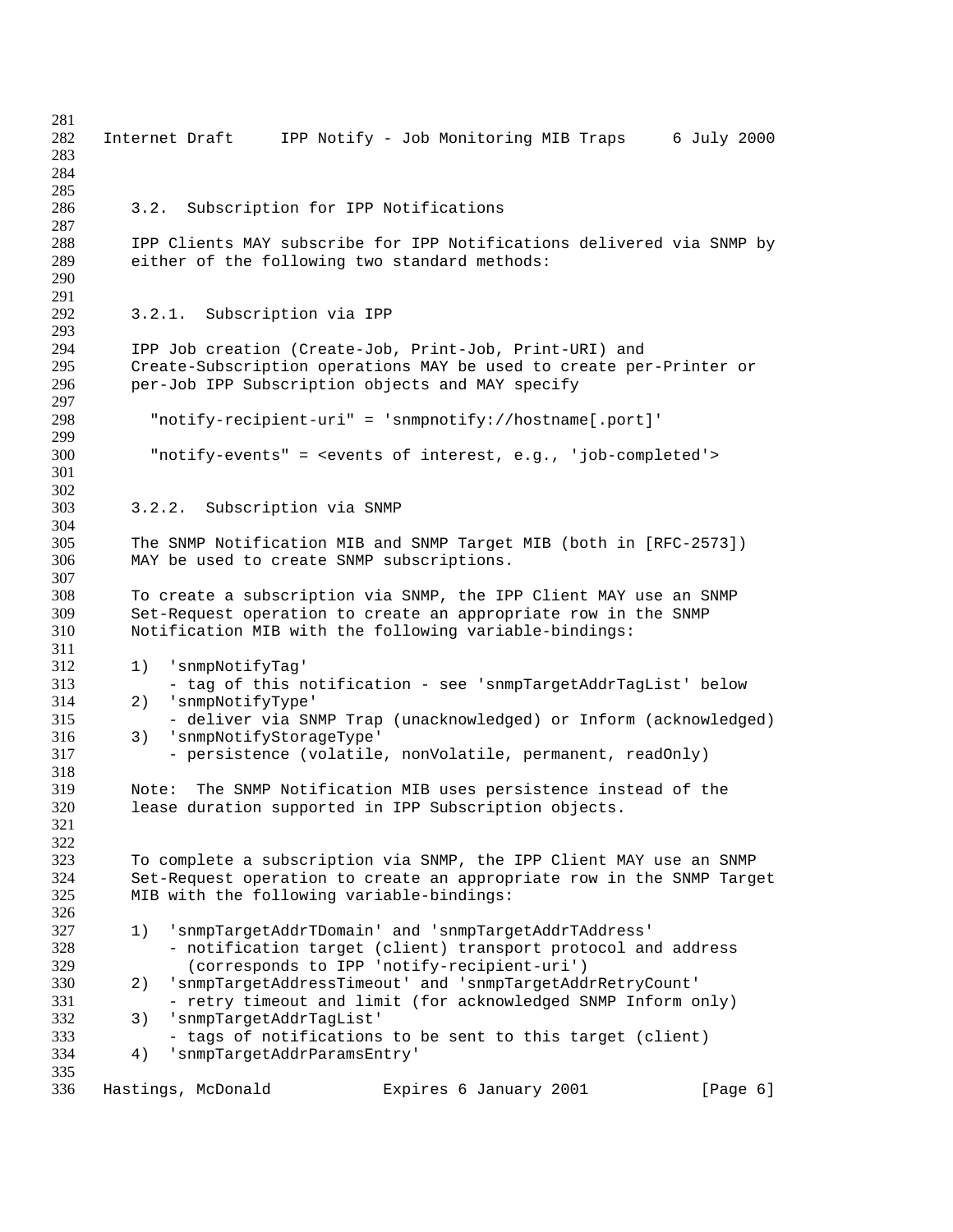Internet Draft IPP Notify - Job Monitoring MIB Traps 6 July 2000 - notification security and SNMP protocol version 5) 'snmpTargetAddrStorageType' - persistence (volatile, nonVolatile, permanent, readOnly) Note: The SNMP Target MIB uses persistence instead of the lease duration supported in IPP Subscription objects. 3.3. Relationship to other MIBs 351<br>352 3.3.1. MIB-II (RFC 1213) All SNMPv1 trap messages include 'time-stamp' which is the value of the 'sysUpTime' object from MIB-II [RFC-1213]. All SNMPv2 trap bindings include the 'sysUpTime' object from MIB-II [RFC-1213]. 3.3.2. Host Resources MIB (RFC 2790) The 'jmServiceTable' defined in this document MAY have a sparse mapping to the 'hrDeviceTable' (same indices) in Host Resources MIB [RFC-2790]. 3.3.3. Printer MIB (RFC 1759) The 'jmServiceTable' defined in this document MAY have a sparse mapping to the 'hrDeviceTable' (same indices) in Host Resources MIB [RFC-2790], thus offering access to the Printer MIB via a 'hrDeviceIndex' value. 392 Hastings, McDonald Expires 6 January 2001 [Page 7]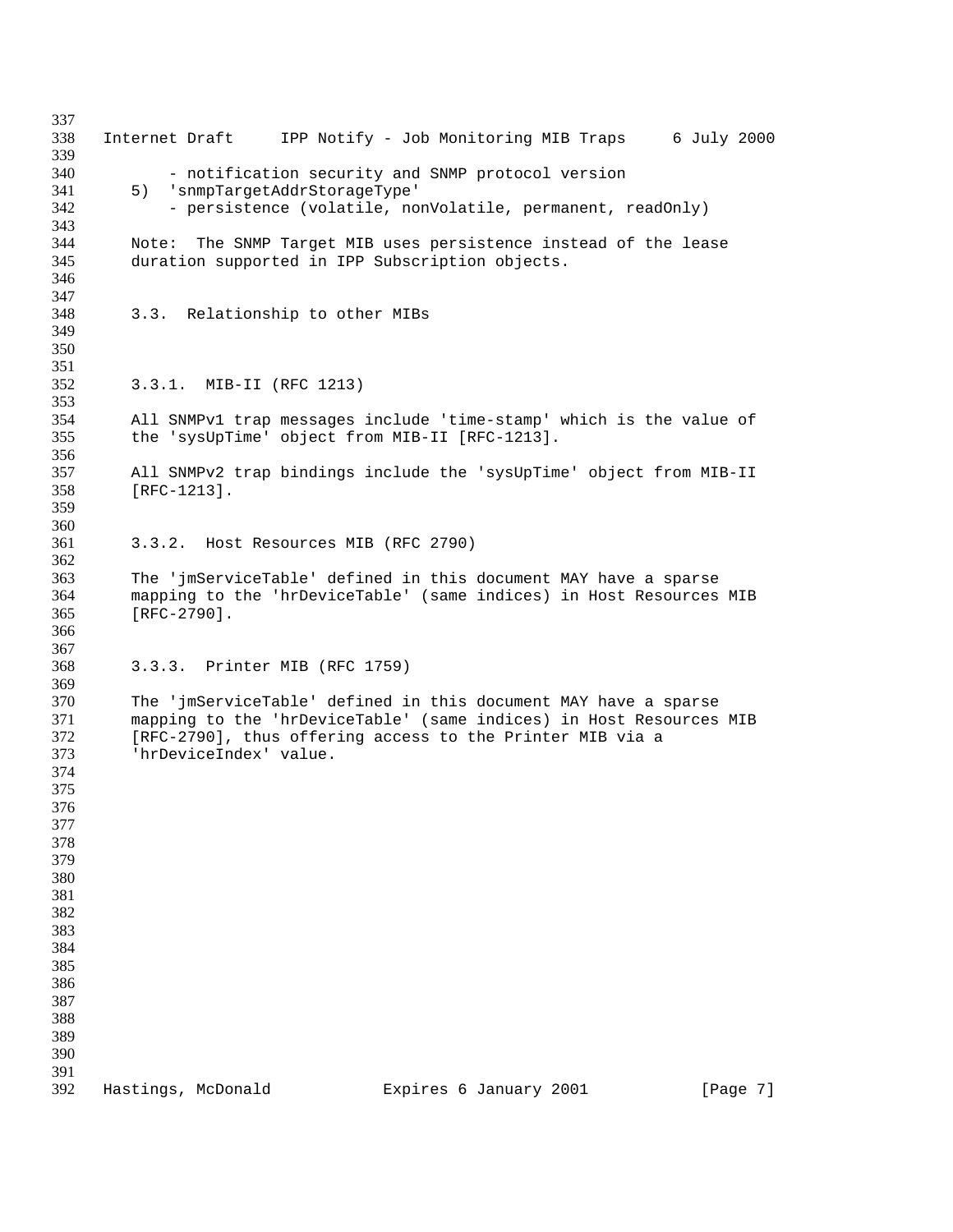Internet Draft IPP Notify - Job Monitoring MIB Traps 6 July 2000 4. Managed Object Definitions 4.1. Notification Definitions 4.1.1. Service Basic Event - Trap -- Service Basic Event Group (CONDITIONALLY MANDATORY) --<br> $410$  --410 -- Implementation of this group is conditionally mandatory;<br>411 -- mandatory for systems which send this Service traps via -- mandatory for systems which send this Service traps via SNMP. -- The jmServiceBasicEventGroup consists entirely of the -- jmServiceBasicV2Event notification. jmServiceBasicV1Enterprise OBJECT-IDENTITY STATUS current DESCRIPTION "The value of the enterprise-specific OID in an SNMPv1 trap for a Service basic event sent by this managed system." 421 ::=  $\{jobmonMIBNotifications 1\}$  jmServiceBasicV2EventPrefix OBJECT IDENTIFIER ::= { jmServiceBasicV1Enterprise 0 } jmServiceBasicV2Event NOTIFICATION-TYPE 427 OBJECTS {<br>428 imSer jmServiceEventNotifyEvent, jmServiceState, jmServiceStateReasons  $\begin{array}{c} 431 \\ 432 \end{array}$   $\begin{array}{c} \text{S} \\ \text{S} \end{array}$ STATUS current DESCRIPTION "This SMIv2 trap corresponds to an IPP Printer basic event. The value of 'jmServiceIndex' for use with 'jmServiceTable' for this Service is conveyed in the instance qualifier (OID suffix) of 'jmServiceState'. This trap is sent when requested by a prior subscription. The subscribed event type is in 'jmServiceEventNotifyEvent'. Standard Printer event types defined in [IPP-NOT] are: 444 - 'printer-state-changed' - 'printer-restarted' - 'printer-shutdown' 448 Hastings, McDonald Expires 6 January 2001 [Page 8]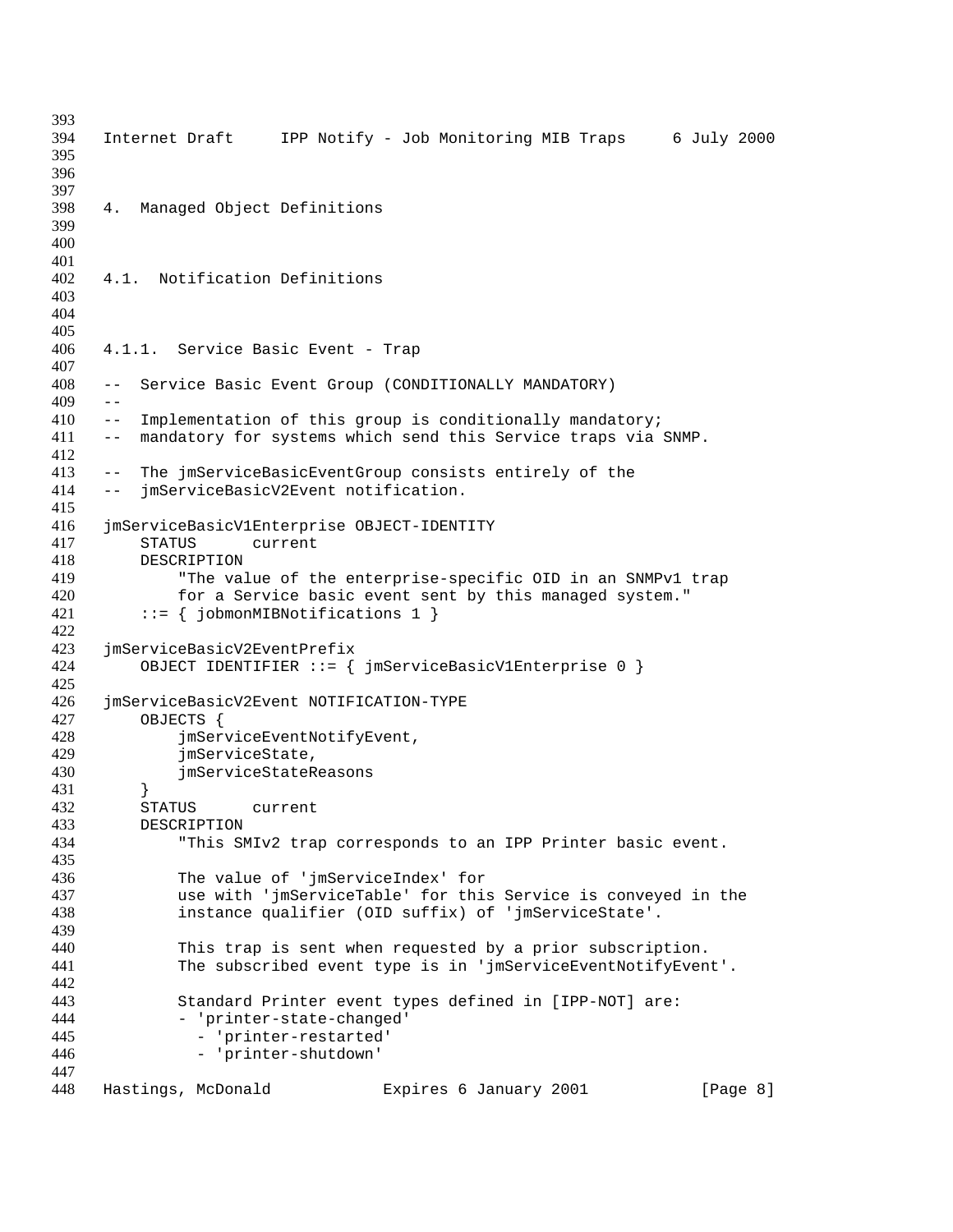```
449
450 Internet Draft IPP Notify - Job Monitoring MIB Traps 6 July 2000
451
452 - 'printer-config-changed'
453 - 'printer-media-changed'
454 - 'printer-finishings-changed'
455 - 'printer-queue-order-changed'
456 - 'printer-full'
457 - 'printer-no-longer-full'
458 - 'printer-almost-idle'
459 - 'printer-not-almost-idle'
460
461 Standard Service event types generalized from [IPP-NOT] are:
462 - 'service-state-changed'
463 - 'service-restarted'<br>464 - 'service-shutdown'
              - 'service-shutdown'
465 - 'service-config-changed'
466 - 'service-media-changed'<br>467 - 'service-finishings-cha
              - 'service-finishings-changed'
468 - 'service-queue-order-changed'
469 - 'service-full'
470 - 'service-no-longer-full'
471 - 'service-almost-idle'
472 - 'service-not-almost-idle'
473 - and (optionally) vendor extension event types
474
475 Additional variable-bindings SHOULD be appended to this trap:
476 - Systems with the Host Resources MIB (RFC 2790) SHOULD add
477 'hrSystemDate'
478 (compare to IPP 'printer-current-time')
479
480 Additional variable-bindings MAY be appended to this trap
481 for all printer-specific events:
482 - Systems with the Host Resources MIB (RFC 2790) MAY add<br>483 - PhrDeviceStatus'
483 'hrDeviceStatus'<br>484 (compare to IPP
              (compare to IPP 'printer-state')
485 'hrPrinterStatus'
486 (compare to IPP 'printer-state') and<br>487 (hrPrinterDetectedErrorState'
487 ThrPrinterDetectedErrorState<br>488 (compare to IPP 'printer-stat
              (compare to IPP 'printer-state-reasons')
489
490 Systems MAY add other variable-bindings from any MIB.
491
492 See: Section 5.3.2 'notify-events' in [IPP-NOT];
493 Section 8.1 'notify-subscribed-event' in [IPP-NOT];
494 Section 9 'Event Notification Content' in [IPP-NOT]."<br>495 ::= { imServiceBasicV2EventPrefix 1 }
         ::= { jmServiceBasicV2EventPrefix 1 }
496
497
498
499 4.1.2. Job Basic Event - Trap
500
501 -- Job Basic Event Group (CONDITIONALLY MANDATORY)
502 - -503
504 Hastings, McDonald Expires 6 January 2001 [Page 9]
```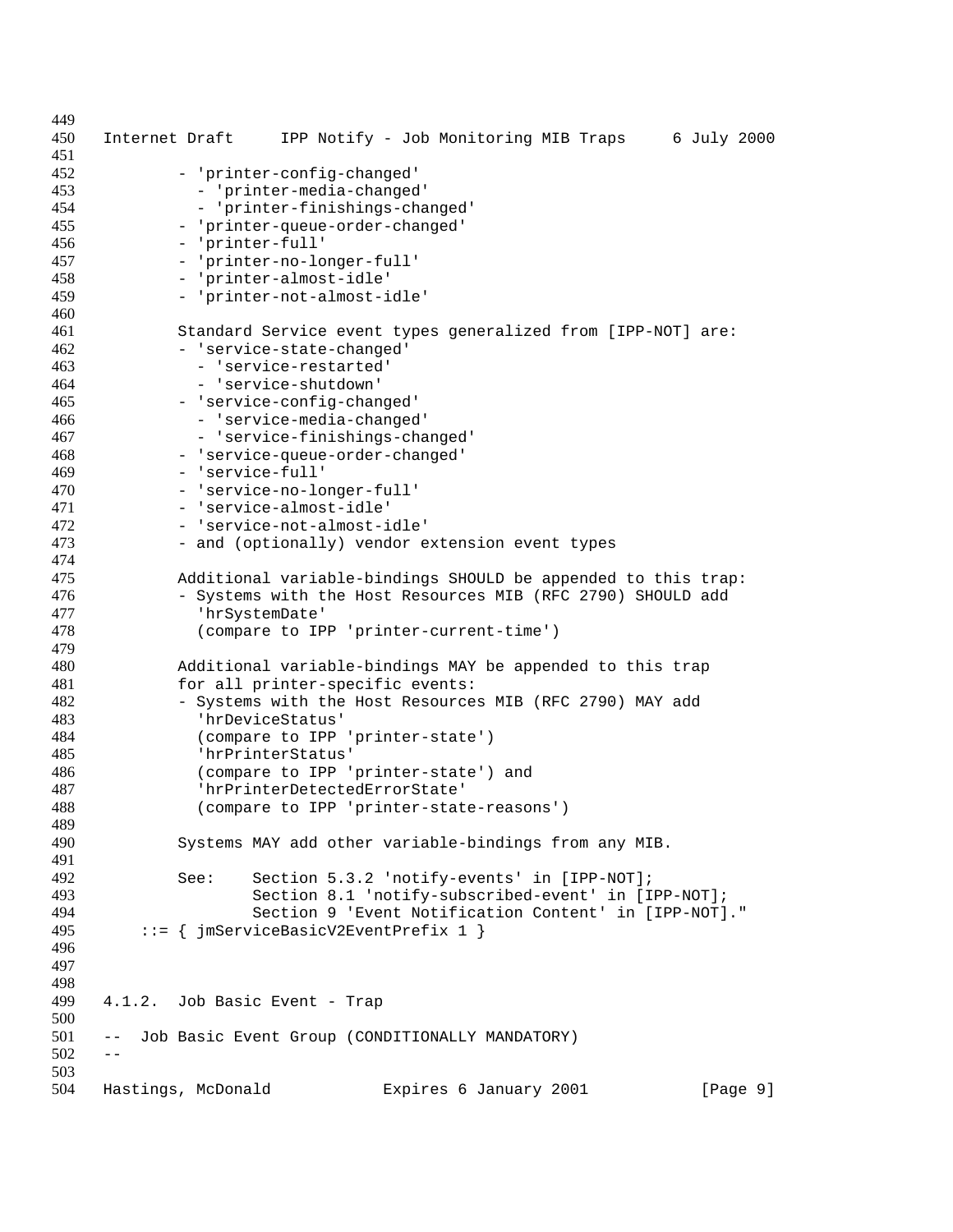```
505
506 Internet Draft IPP Notify - Job Monitoring MIB Traps 6 July 2000
507
508 -- Implementation of this group is conditionally mandatory;
509 -- mandatory for systems which send this Job traps via SNMP.
510
511 -- The jmJobBasicEventGroup consists entirely of the
512 -- jmJobBasicV2Event notification.
513
514 jmJobBasicV1Enterprise OBJECT-IDENTITY
515 STATUS current
516 DESCRIPTION
517 "The value of the enterprise-specific OID in an SNMPv1 trap
518 for a Job basic event sent by this managed system."
519 ::= \{ jobmonMIBNotifications 2 \}520
521 jmJobBasicV2EventPrefix<br>522 OBJECT IDENTIFIER :
        OBJECT IDENTIFIER ::= { jmJobBasicV1Enterprise 0 }
523
524 jmJobBasicV2Event NOTIFICATION-TYPE
525 OBJECTS {
526 jmJobEventNotifyEvent,
527 jmJobState,
528 jmJobEventJobStateReasons
529 }
530 STATUS current
531 DESCRIPTION
532 "This SMIv2 trap corresponds to an IPP Job basic event.
533
534 The values of 'jmGeneralJobSetIndex' and 'jmJobIndex' for
535 use with 'jmJobTable' for this Job are conveyed in the
536 instance qualifier (OID suffix) of 'jmJobState'.
537
538 This trap is sent when requested by a prior subscription.<br>539 The subscribed event type is in 'jmJobEventNotifyEvent'.
            The subscribed event type is in 'jmJobEventNotifyEvent'.
540
541 Event types reported via 'jmJobBasicV2Event' include:
542 - 'job-state-changed'
543 - 'job-created'<br>544 - 'iob-complete
             - 'job-completed'
545 - 'job-purged'
546 - 'job-config-changed'
547 - and (optionally) vendor extension event types
548
549 Additional variable-bindings SHOULD be appended to this trap:
550 - Systems with the Host Resources MIB (RFC 2790) SHOULD add
551 'hrSystemDate'
552 (compare to IPP 'printer-current-time')
553
554 Systems MAY add other variable-bindings from any MIB.
555
556 See: Section 5.3.2 'notify-events' in [IPP-NOT];
557 Section 8.1 'notify-subscribed-event' in [IPP-NOT];
558 Section 9 'Event Notification Content' in [IPP-NOT]."
559
560 Hastings, McDonald Expires 6 January 2001 [Page 10]
```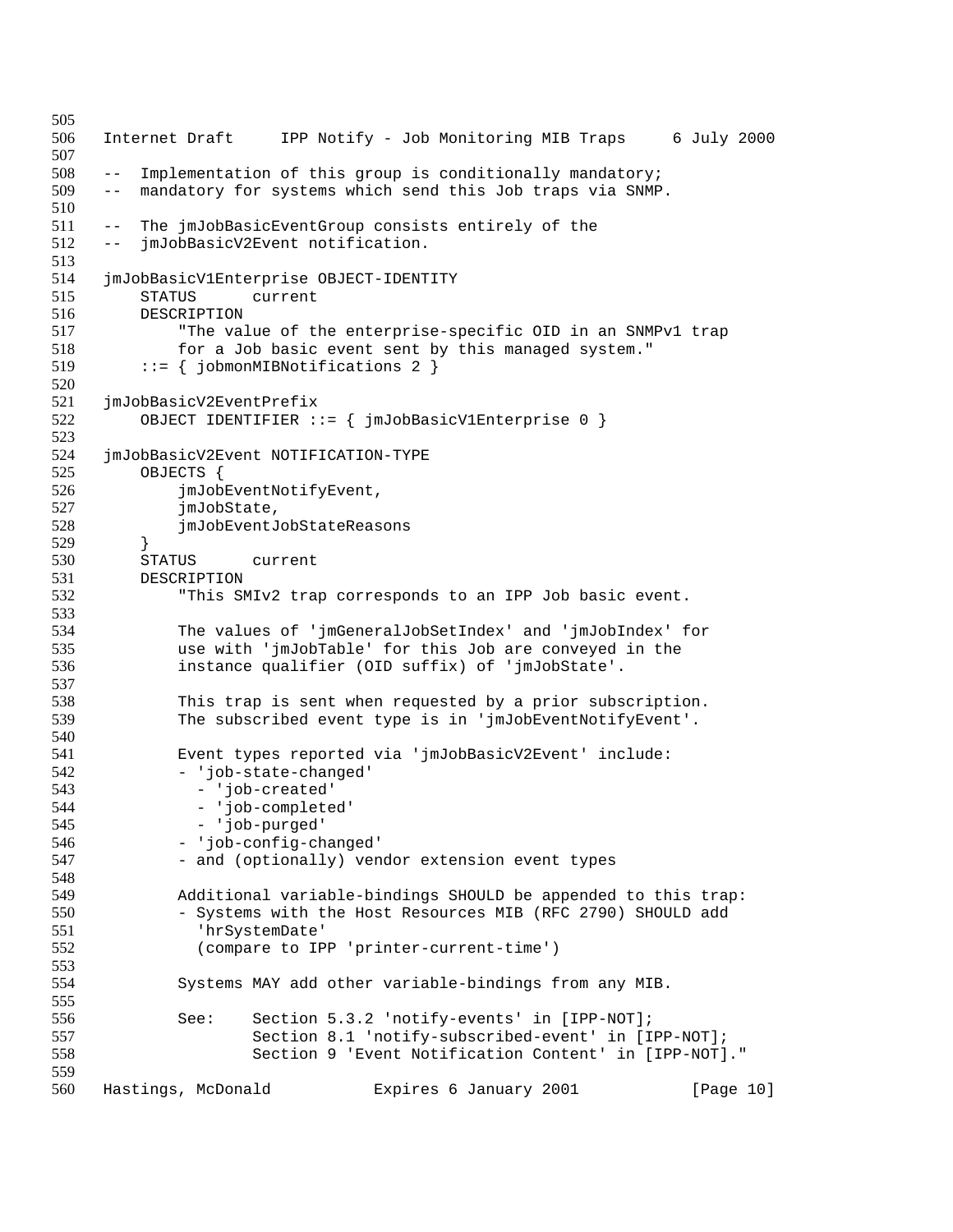```
561
562 Internet Draft IPP Notify - Job Monitoring MIB Traps 6 July 2000
563
564 ::= { jmJobBasicV2EventPrefix 1 }
565
566
567
568 4.1.3. Job Completed Event - Trap
569
570 -- Job Completed Event Group (CONDITIONALLY MANDATORY)
571572 -- Implementation of this group is conditionally mandatory;
573 -- mandatory for systems which send this Job traps via SNMP.
574
575 jmJobCompletedV1Enterprise OBJECT-IDENTITY
576 STATUS current
577 DESCRIPTION<br>578 "The val
578 The value of the enterprise-specific OID in an SNMPv1 trap<br>579 for a Job completed event sent by this managed system."
            for a Job completed event sent by this managed system."
580 ::= { jobmonMIBNotifications 3 }
581
582 jmJobCompletedV2EventPrefix
583 OBJECT IDENTIFIER ::= { jmJobCompletedV1Enterprise 0 }
584
585 jmJobCompletedV2Event NOTIFICATION-TYPE
586 OBJECTS {
587 jmJobEventNotifyEvent,
588 jmJobState,
589 jmJobEventJobStateReasons,
590 jmJobKOctetsProcessed,
591 jmJobImpressionsCompleted
592 }
593 STATUS current
594 DESCRIPTION<br>595 "This SI
             "This SMIv2 trap corresponds to an IPP 'job-completed' event.
596
597 The values of 'jmGeneralJobSetIndex' and 'jmJobIndex' for
598 use with 'jmJobTable' for this Job are conveyed in the<br>599                  instance qualifier (OID suffix) of 'imJobState'.
            instance qualifier (OID suffix) of 'jmJobState'.
600
601 This trap is sent when requested by a prior subscription.
602 The subscribed event type is in 'jmJobEventNotifyEvent'.
603
604 Event types reported via 'jmJobCompletedV2Event' include:
605 - 'job-completed'
606 - 'job-purged'
607 - and (optionally) vendor extension event types
608
609 Additional variable-bindings SHOULD be appended to this trap:
610 - Systems with the Host Resources MIB (RFC 2790) SHOULD add
611 'hrSystemDate'
612 (compare to IPP 'printer-current-time')
613
614 Systems MAY add other variable-bindings from any MIB.
615
616 Hastings, McDonald Expires 6 January 2001 [Page 11]
```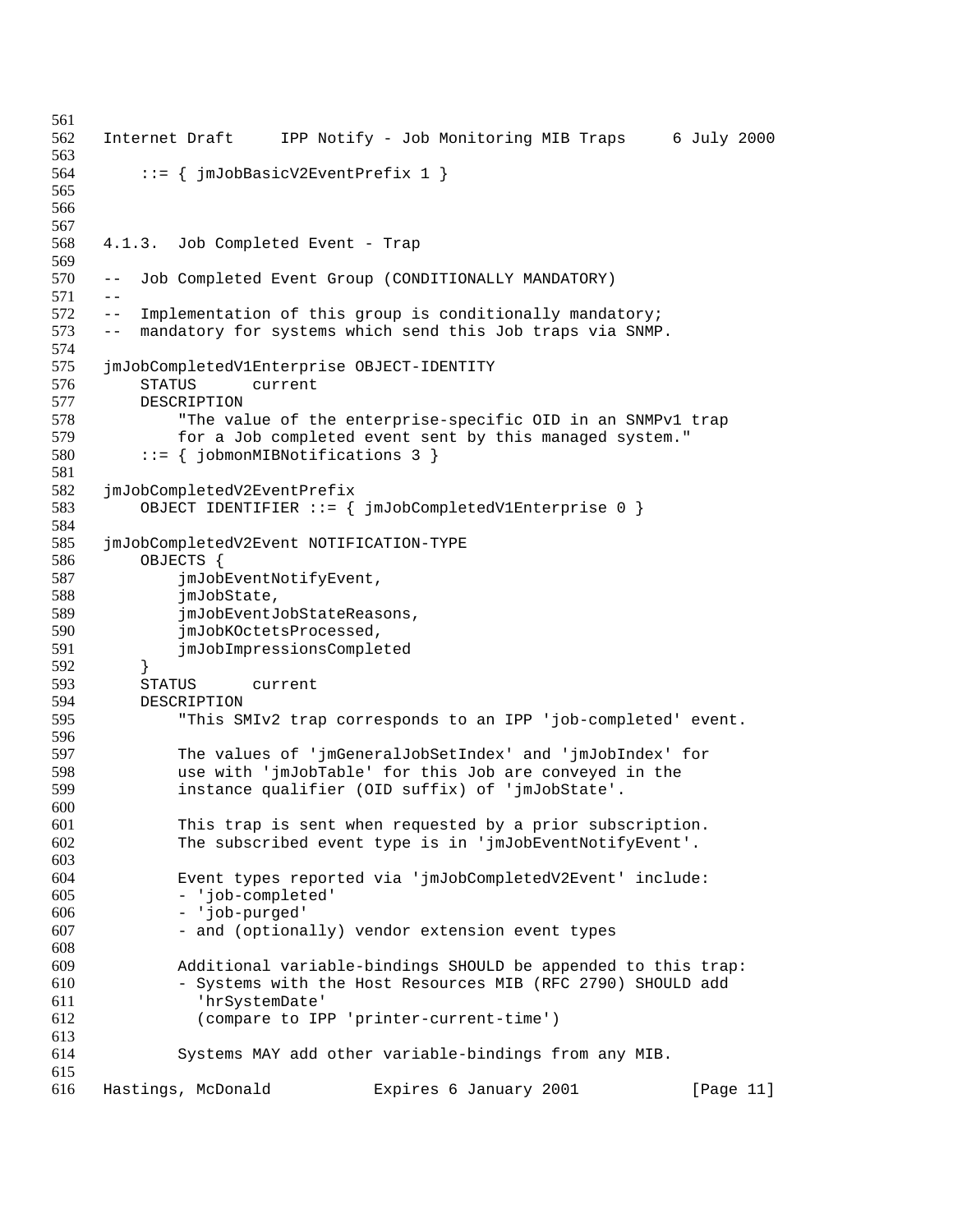Internet Draft IPP Notify - Job Monitoring MIB Traps 6 July 2000 See: Section 5.3.2 'notify-events' in [IPP-NOT]; Section 8.1 'notify-subscribed-event' in [IPP-NOT]; Section 9 'Event Notification Content' in [IPP-NOT]." 624 ::=  $\{jmJobCompleted V2EventPrefix 1\}$  4.1.4. Job Progress Event - Trap -- Job Progress Event Group (CONDITIONALLY MANDATORY)  $631 - -$  -- Implementation of this group is conditionally mandatory; -- mandatory for systems which send this Job traps via SNMP. jmJobProgressV1Enterprise OBJECT-IDENTITY STATUS current DESCRIPTION "The value of the enterprise-specific OID in an SNMPv1 trap for a Job progress event sent by this managed system." 640 ::= { jobmonMIBNotifications 4 } jmJobProgressV2EventPrefix OBJECT IDENTIFIER ::= { jmJobProgressV1Enterprise 0 } jmJobProgressV2Event NOTIFICATION-TYPE OBJECTS { jmJobKOctetsPerCopyRequested, jmJobKOctetsProcessed, jmJobImpressionsPerCopyRequested, jmJobImpressionsCompleted, 651 jmProgressJobCopiesRequested,<br>652 imProgressJobCollationType, jmProgressJobCollationType, jmProgressMediaSheetsCompleted, jmProgressSheetCompletedCopyNum, jmProgressSheetCompletedDocNum } STATUS current DESCRIPTION "This SMIv2 trap corresponds to an IPP 'job-progress' event. The values of 'jmGeneralJobSetIndex' and 'jmJobIndex' for use with 'jmJobTable' for this Job are conveyed in the instance qualifier (OID suffix) of 'jmJobKOctetsProcessed'. This trap is sent when requested by a prior subscription. The event type is 'job-progress'. Additional variable-bindings SHOULD be appended to this trap: - Systems with the Host Resources MIB (RFC 2790) SHOULD add 'hrSystemDate' Hastings, McDonald Expires 6 January 2001 [Page 12]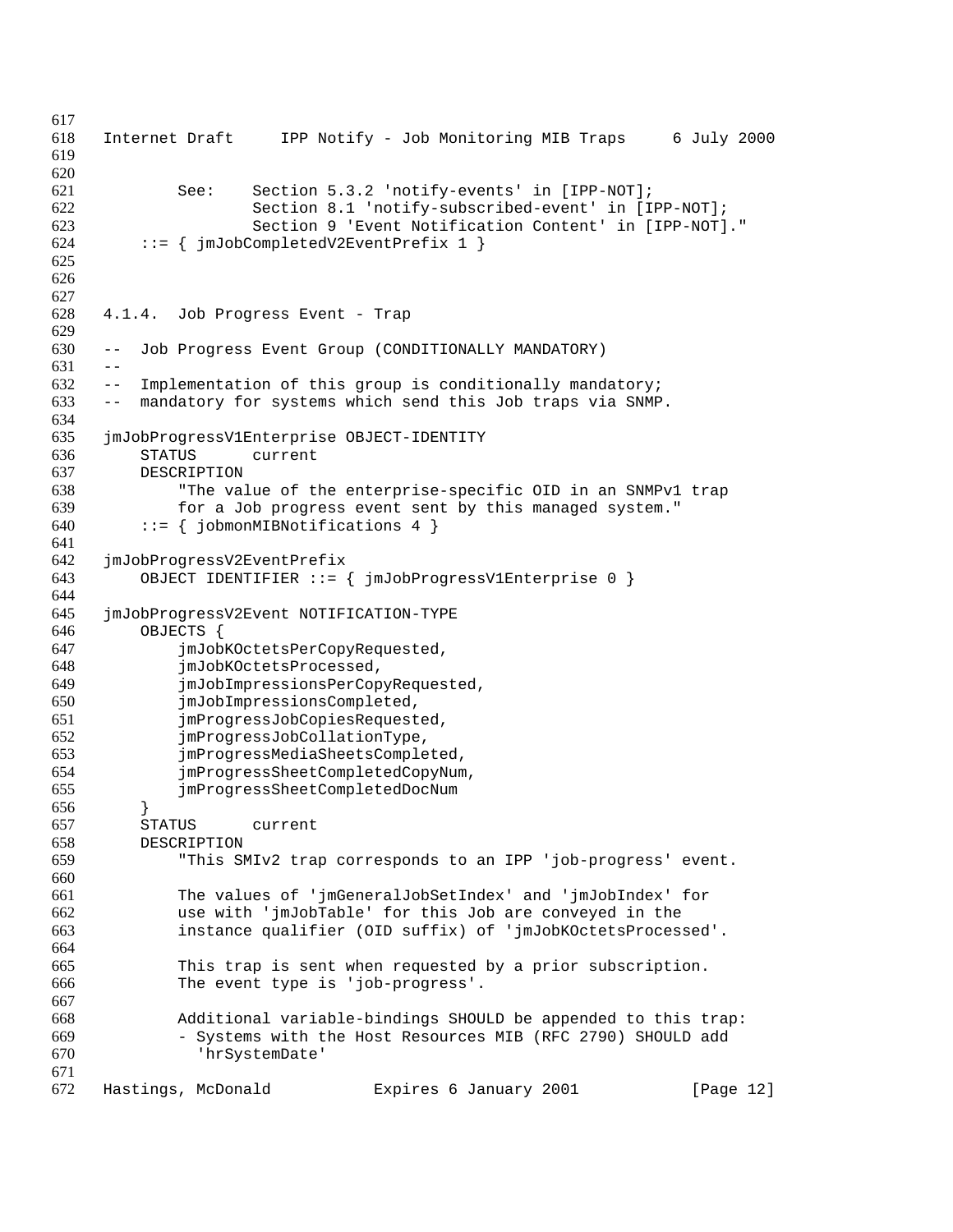```
673
674 Internet Draft IPP Notify - Job Monitoring MIB Traps 6 July 2000
675
676 (compare to IPP 'printer-current-time')
677
678 Systems MAY add other variable-bindings from any MIB.
679
680 See: Section 5.3.2 'notify-events' in [IPP-NOT];
681 Section 8.1 'notify-subscribed-event' in [IPP-NOT];
682 Section 9 'Event Notification Content' in [IPP-NOT]."
683 ::= { jmJobProgressV2EventPrefix 1 }
684
685
686
687 4.2. Object Definitions
688
689
690
691 4.2.1. Service Group - Objects
692
693 -- The Service Group (CONDITIONALLY MANDATORY)
694 - -695 -- Implementation of this group is conditionally mandatory;
696 -- mandatory for systems which show Service state via SNMP.
697
698 -- The jmServiceGroup consists entirely of the jmServiceTable
699
700 jmService OBJECT IDENTIFIER ::= { jobmonMIBObjects 7 }
701
702 jmServiceTable OBJECT-TYPE
703 SYNTAX SEQUENCE OF JmServiceEntry
704 MAX-ACCESS not-accessible
705 STATUS current
706 DESCRIPTION<br>707 "The im
707 The jmServiceTable consists of basic service state and status<br>708 The information for each service which offers one or more job
708 information for each service which offers one or more job<br>709 services on this managed system.
             services on this managed system.
710
711 The An entry SHALL exist in this table for each service, no matter<br>712 The state of that service. A service MAY support multiple
             what the state of that service. A service MAY support multiple
713 configured job sets and configured devices.
714
             See: 'jmServiceJobSetsConfigured' and
716 'jmServiceDevicesConfigured' bit-arrays in this MIB."
717 ::= \{ \text{jmService 1 } \}718
719
720 jmServiceEntry OBJECT-TYPE
721 SYNTAX JmServiceEntry
722 MAX-ACCESS not-accessible
723 STATUS current
724 DESCRIPTION
725 "Basic service state and status information."
726 INDEX { jmServiceIndex }
727
728 Hastings, McDonald Expires 6 January 2001 [Page 13]
```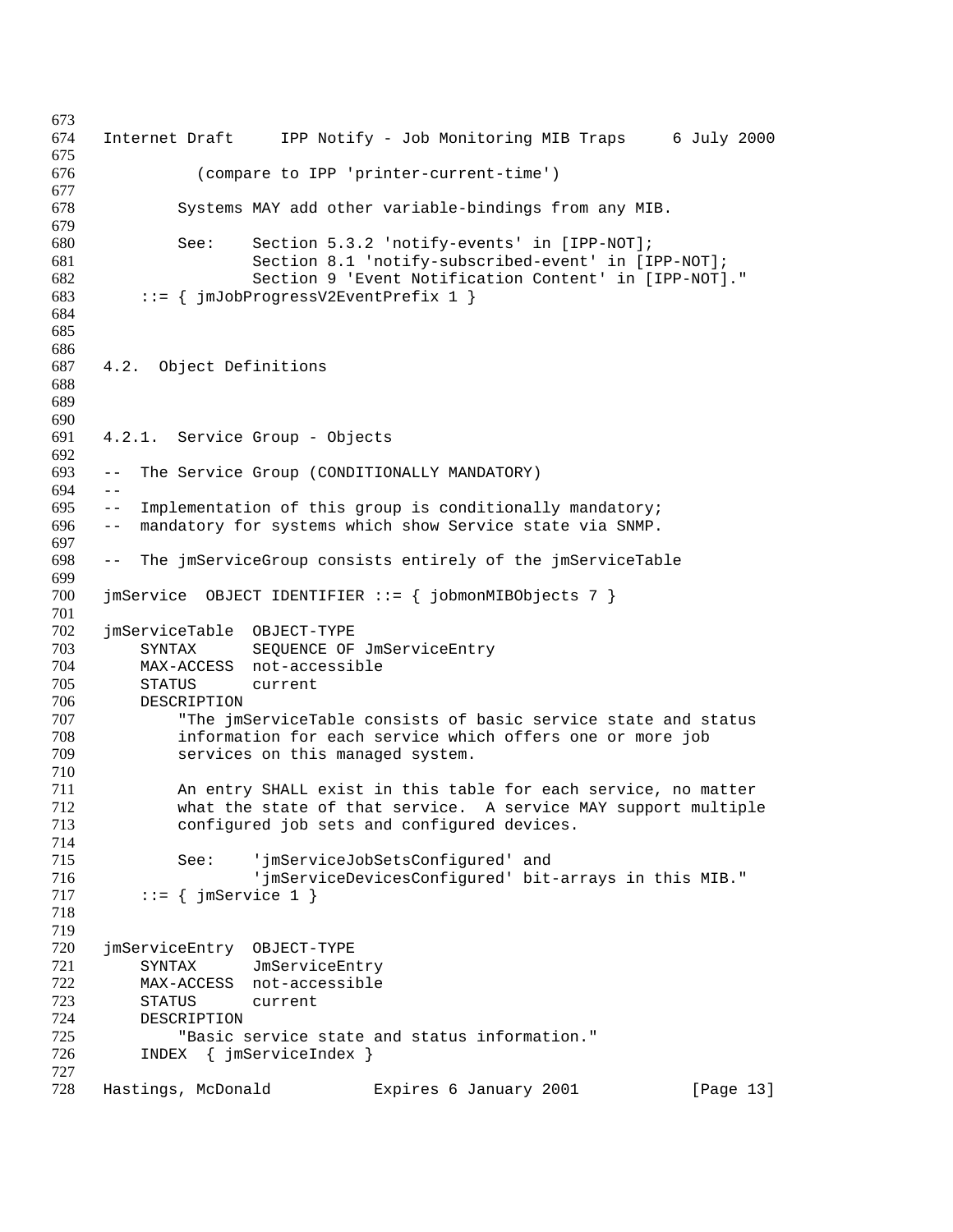Internet Draft IPP Notify - Job Monitoring MIB Traps 6 July 2000 732 ::=  $\{ \text{imServiceTable 1} \}$  JmServiceEntry ::= SEQUENCE { jmServiceIndex Integer32 (1..2147483647), **jmServiceName** and *JmUTF8StringTC* (SIZE (0..63)), 738 **jmServiceURI jumping** JmUTF8StringTC (SIZE  $(0..63)$ ), jmServiceJobServiceTypes JmJobServiceTypesTC, jmServiceJobSetsConfigured OCTET STRING (SIZE (0..255)), jmServiceDevicesConfigured OCTET STRING (SIZE (0..255)), 742 jmServiceState JmServiceStateTC, jmServiceStateReasons SnmpAdminString (SIZE (0..255)) } jmServiceIndex OBJECT-TYPE SYNTAX Integer32 (1..2147483647) MAX-ACCESS not-accessible STATUS current DESCRIPTION "The unique identifier for this service on this managed system. See: 'jmServiceEventServiceIndex' object in this MIB." 754 ::=  $\{$  jmServiceEntry 1  $\}$  jmServiceName OBJECT-TYPE SYNTAX JmUTF8StringTC (SIZE(0..63)) -- 127 in IPP MAX-ACCESS read-only STATUS current DESCRIPTION "The human readable name of this managed service. See: 'deviceNameRequested' job attribute in this MIB; 764 'physicalDevice' job attribute in this MIB;<br>765 Section 4.4.4 'printer-name' in [IPP-MOD]." Section 4.4.4 'printer-name' in [IPP-MOD]." DEFVAL { ''H } -- no service name 767 ::=  $\{$  jmServiceEntry 2  $\}$  jmServiceURI OBJECT-TYPE SYNTAX JmUTF8StringTC (SIZE(0..63)) -- 1023 in IPP MAX-ACCESS read-only STATUS current DESCRIPTION "A URI for this managed service (valid for job services). See: Section 4.3.3 'job-printer-uri' in [IPP-MOD]; Section 4.4.1 'printer-uri-supported' in [IPP-MOD]." 778 DEFVAL { 'H } -- no service URI 779 ::=  $\{$  jmServiceEntry 3  $\}$  jmServiceJobServiceTypes OBJECT-TYPE SYNTAX JmJobServiceTypesTC Hastings, McDonald Expires 6 January 2001 [Page 14]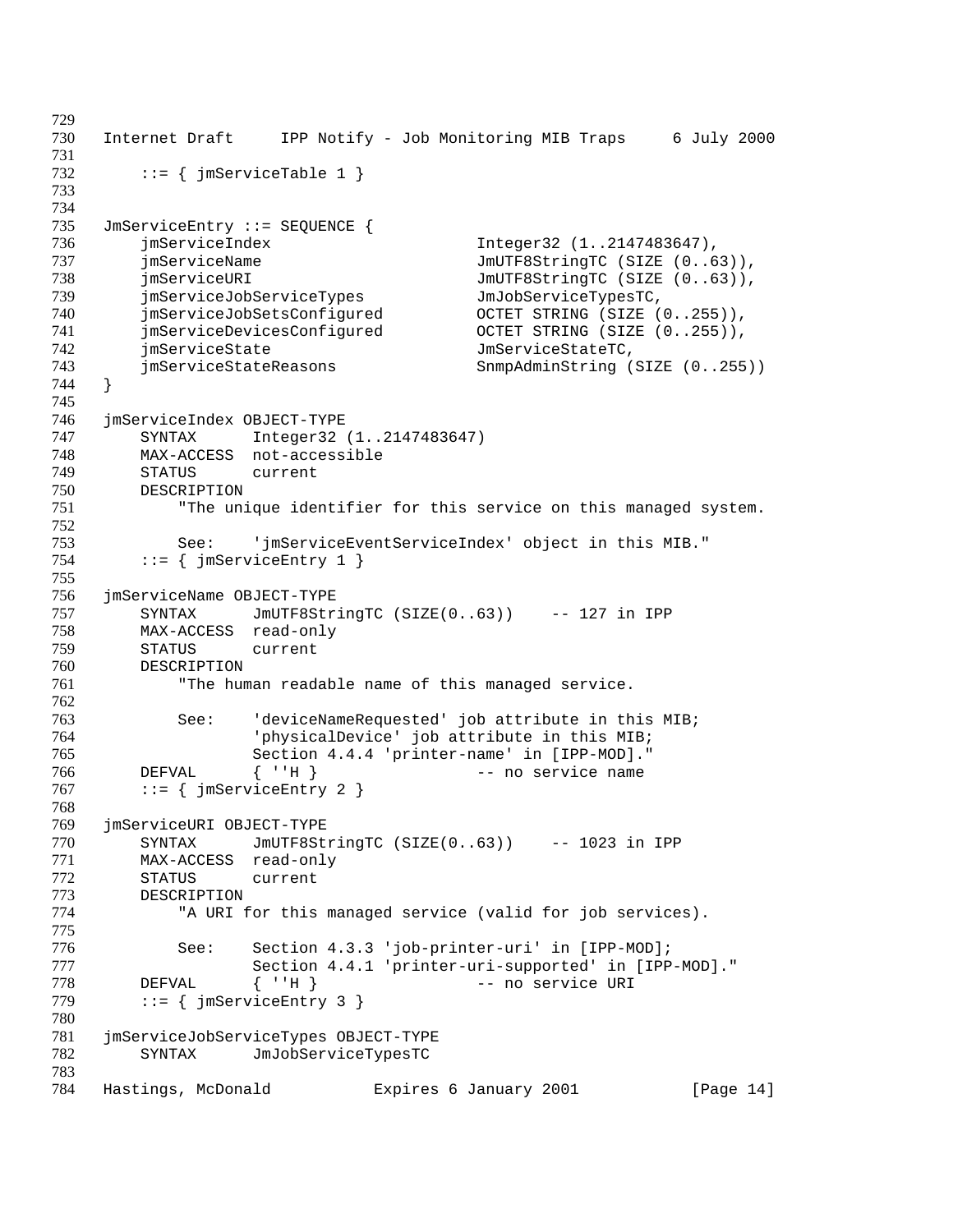786 Internet Draft IPP Notify - Job Monitoring MIB Traps 6 July 2000 MAX-ACCESS read-only STATUS current DESCRIPTION "The types of job services supported by this managed service. 793 See: 'JmJobServiceTypesTC' textual convention in this MIB;<br>794 See: 'iobServiceTypes' iob attribute in this MIB." 'jobServiceTypes' job attribute in this MIB." DEFVAL { 0 } -- no job services 796 ::=  $\{ j \text{m} \text{ServiceEntry } 4 \}$  jmServiceJobSetsConfigured OBJECT-TYPE 799 SYNTAX OCTET STRING (SIZE(0..255))<br>800 MAX-ACCESS read-only MAX-ACCESS read-only 801 STATUS current<br>802 DESCRIPTION 802 DESCRIPTION<br>803 "A bit-803 The bit-array that specifies the job sets configured for this 804 service, where each bit  $2**n'$  is set if 'jmGeneralJobSetInde service, where each bit '2\*\*n' is set if 'jmGeneralJobSetIndex' is a configured job set. Uses network byte order (big-endian) rules - the high-order bit of the first octet corresponds to 'jmGeneralJobSetIndex' of '0' (reserved) - the low-order bit of the first octet corresponds to 'jmGeneralJobSetIndex' of '7'. Supports values of 'jmGeneralJobSetIndex' from '1' to '2039'. Compare to the BITS pseudotype defined in IETF SMIv2 (RFC 2578) which has the same bit ordering rules (big-endian). See: 'queueNameRequested' job attribute in this MIB; 'jmGeneralJobSetIndex' table index in this MIB." 816 DEFVAL { 'H } -- no job sets configured ::= { jmServiceEntry 5 } 819 jmServiceDevicesConfigured OBJECT-TYPE<br>820 SYNTAX OCTET STRING (SIZE(0... SYNTAX OCTET STRING (SIZE(0..255)) MAX-ACCESS read-only 822 STATUS current<br>823 DESCRIPTION 823 DESCRIPTION<br>824 "A bit-a "A bit-array that specifies the devices configured for this service, where each bit '2\*\*n' is set if 'hrDeviceIndex' is a configured device. Uses network byte order (big-endian) 827 rules - the high-order bit of the first octet corresponds to 'hrDeviceIndex' of '0' (reserved) - the low-order bit of the first octet corresponds to 'hrDeviceIndex' of '7'. Supports values of 'hrDeviceIndex' from '1' to '2039'. 832 Compare to the BITS pseudotype defined in IETF SMIv2 (RFC 2578)<br>833 Which has the same bit ordering rules (big-endian). which has the same bit ordering rules (big-endian). See: 'physicalDevice' job attribute in this MIB; 'hrDeviceIndex' in IETF Host MIB (RFC 2790)." 837 DEFVAL { ''H } -- no devices configured 838 ::=  $\{ \text{imServiceEntry } 6 \}$  840 Hastings, McDonald Expires 6 January 2001 [Page 15]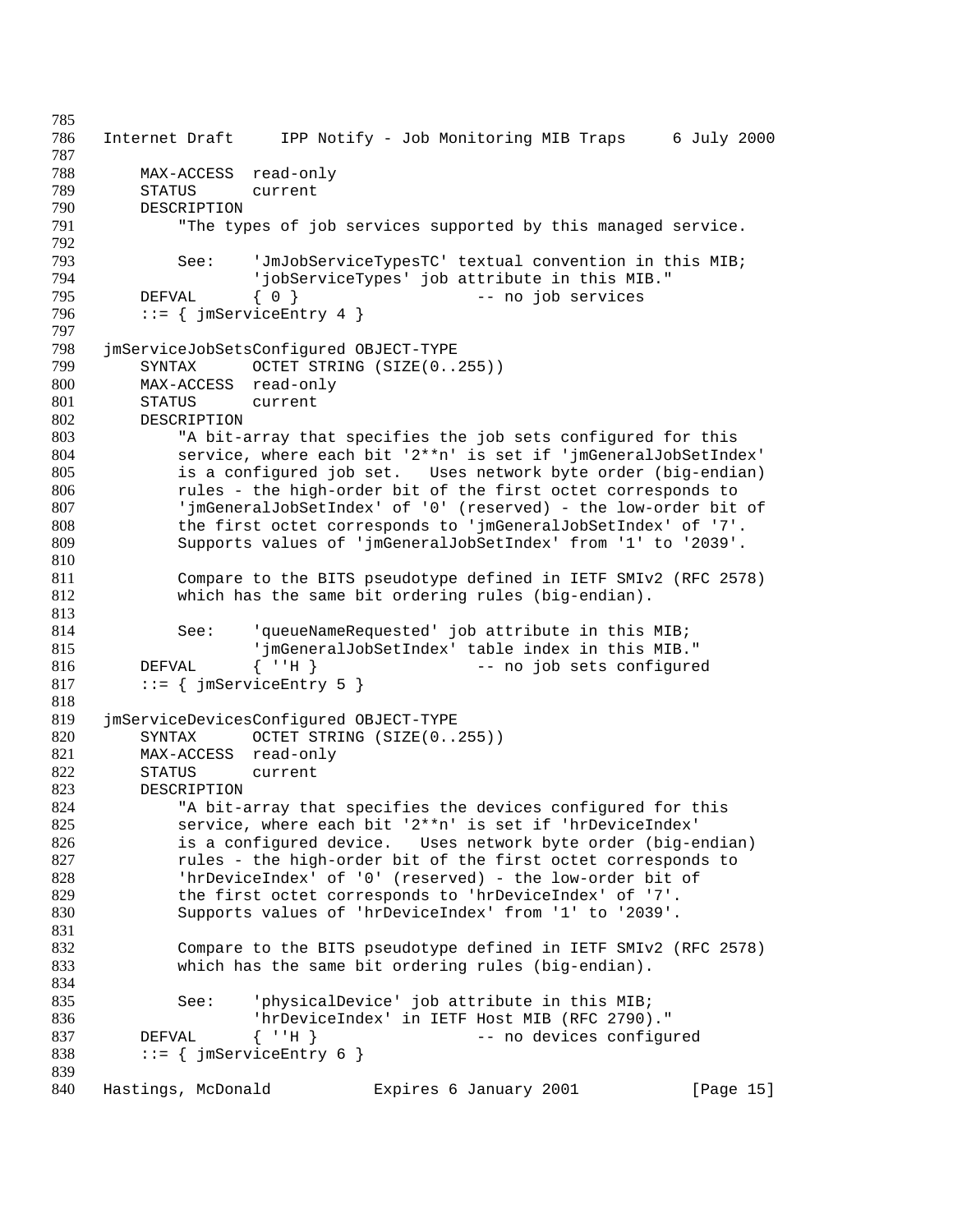```
841
842 Internet Draft IPP Notify - Job Monitoring MIB Traps 6 July 2000
843
844
845 jmServiceState OBJECT-TYPE
846 SYNTAX JmServiceStateTC
847 MAX-ACCESS read-only
848 STATUS current
849 DESCRIPTION
850 "The current state of this managed service.
851
852 See: 'jmServiceEventServiceState' object in this MIB;
853 'jmJobState' object in this MIB;
854 Section 4.4.11 'printer-state' in [IPP-MOD]."
855 DEFVAL { unknown } -- unknown service state<br>856 ::= { jmServiceEntry 7 }
        ::= { jmServiceEntry 7 }
857
858 jmServiceStateReasons OBJECT-TYPE<br>859 SYNTAX SnmpAdminString ()
        859 SYNTAX SnmpAdminString (SIZE (0..255)) -- multi-valued in IPP
860 MAX-ACCESS read-only
861 STATUS current
862 DESCRIPTION
863 "The service state reasons associated with this service state
864 (as a comma-separated list) or the empty string (if none).
865
866 See: 'jmServiceEventServiceStateReasons' object in this MIB;
867 'jmJobStateReasons1' object in this MIB;
868 Section 4.4.12 'printer-state-reasons' in [IPP-MOD]."
869 DEFVAL { ''H } -- no service state reasons
870 ::= \{ jmserviceEntry 8 \}871
872
873
874 4.2.2. Service Event Group - Objects
875
876 -- The Service Event Group (CONDITIONALLY MANDATORY)
877 --
878 -- Implementation of this group is conditionally mandatory;
879 -- mandatory for systems which show Service events via SNMP.
880
881 -- The jmServiceEventGroup consists entirely of the jmServiceEventTable
882
883 jmServiceEvent OBJECT IDENTIFIER ::= { jobmonMIBObjects 8 }
884
885 jmServiceEventTable OBJECT-TYPE
886 SYNTAX SEQUENCE OF JmServiceEventEntry
887 MAX-ACCESS not-accessible
888 STATUS current<br>889 DESCRIPTION
        DESCRIPTION
890 "The jmServiceEventTable contains service event entries for the
891 services which offer job services on this managed system."
892 ::= \{ jmServiceEvent 1 \}893
894
895
896 Hastings, McDonald Expires 6 January 2001 [Page 16]
```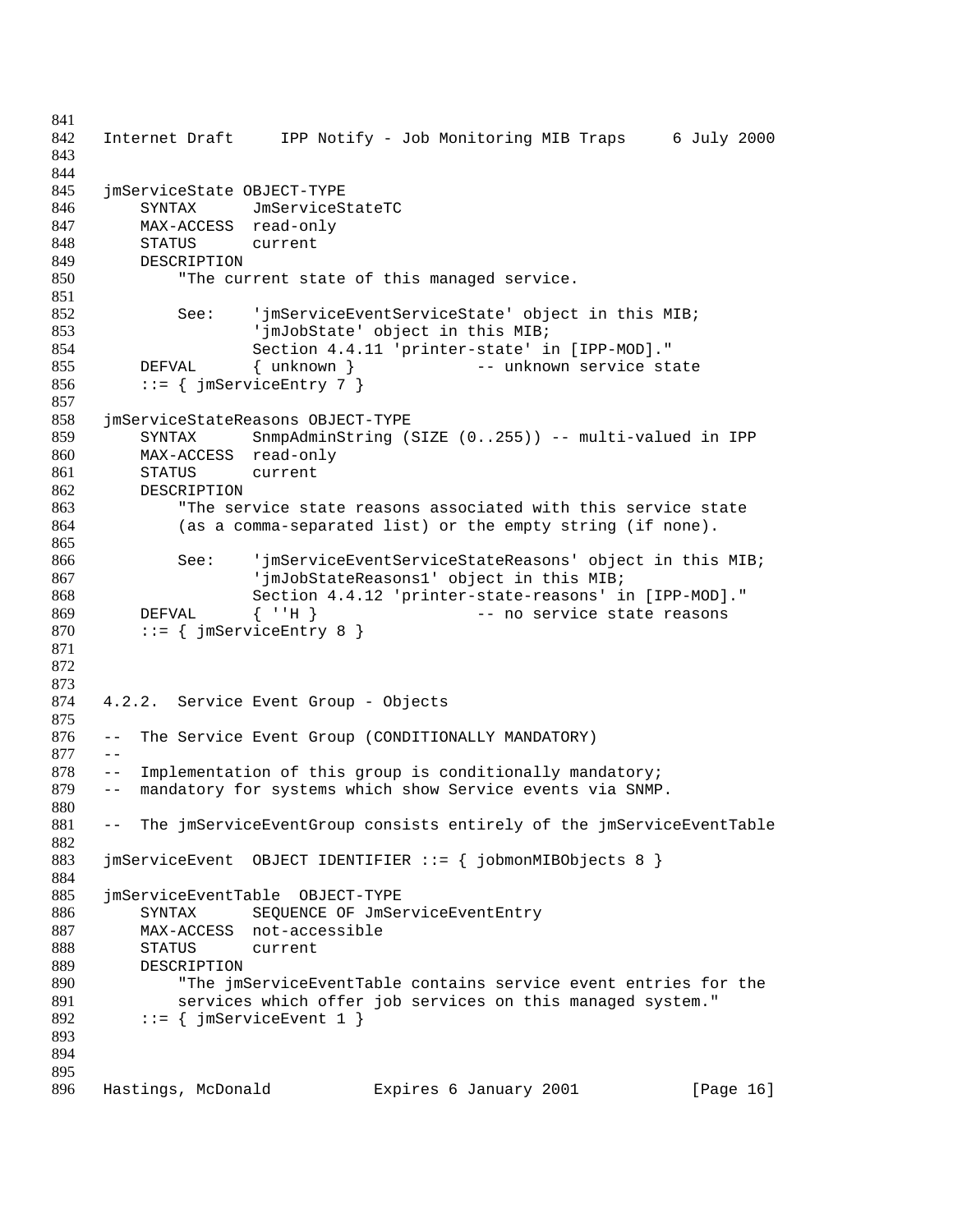```
897
898 Internet Draft IPP Notify - Job Monitoring MIB Traps 6 July 2000
899
900
901 jmServiceEventEntry OBJECT-TYPE
902 SYNTAX JmServiceEventEntry
903 MAX-ACCESS not-accessible
904 STATUS current<br>905 DESCRIPTION
         905 DESCRIPTION
906 "Basic service event information."
907 INDEX { jmServiceEventIndex }
908 ::= { jmServiceEventTable 1 }
909
910
911 JmServiceEventEntry ::= SEQUENCE {<br>912 jmServiceEventIndex
912 jmServiceEventIndex Integer32 (1..2147483647),<br>913 jmServiceEventNotifyEvent SnmpAdminString (SIZE (0..
913 jmServiceEventNotifyEvent SnmpAdminString (SIZE (0..63)),
914 jmServiceEventNotifyTime TimeTicks,<br>915 jmServiceEventServiceIndex Integer32 (1..2147483647),
915 jmServiceEventServiceIndex<br>916 imServiceEventServiceState
         jmServiceEventServiceState JmServiceStateTC,
917 jmServiceEventServiceStateReasons SnmpAdminString (SIZE (0..255))
918 }
919
920 jmServiceEventIndex OBJECT-TYPE
921 SYNTAX Integer32 (1..2147483647)<br>922 MAX-ACCESS not-accessible
         MAX-ACCESS not-accessible
923 STATUS current
924 DESCRIPTION
925 "The unique identifier for this event on this managed system."
926 ::= \{ jmServiceEventEntry 1 \}927
928 jmServiceEventNotifyEvent OBJECT-TYPE
929 SYNTAX SnmpAdminString (SIZE (0..63)) -- 255 in [IPP-NOT]
930 MAX-ACCESS read-only<br>931 STATUS current
931 STATUS current<br>932 DESCRIPTION
932 DESCRIPTION<br>933 "The eve
             "The event type that created this row in 'jmServiceEventTable'.
934
935 Standard Printer event types defined in [IPP-NOT] are:
936 - 'printer-state-changed'
937 - 'printer-restarted'
938 - 'printer-shutdown'
939 - 'printer-config-changed'
940 - 'printer-media-changed'
941 - 'printer-finishings-changed'
942 - 'printer-queue-order-changed'
943 - 'printer-full'<br>944 - 'printer-no-lo
944 - 'printer-no-longer-full'<br>945 - 'printer-almost-idle'
             - 'printer-almost-idle'
946 - 'printer-not-almost-idle'
947
948 Standard Service event types generalized from [IPP-NOT] are:
949 - 'service-state-changed'
950 - 'service-restarted'
951
952 Hastings, McDonald Expires 6 January 2001 [Page 17]
```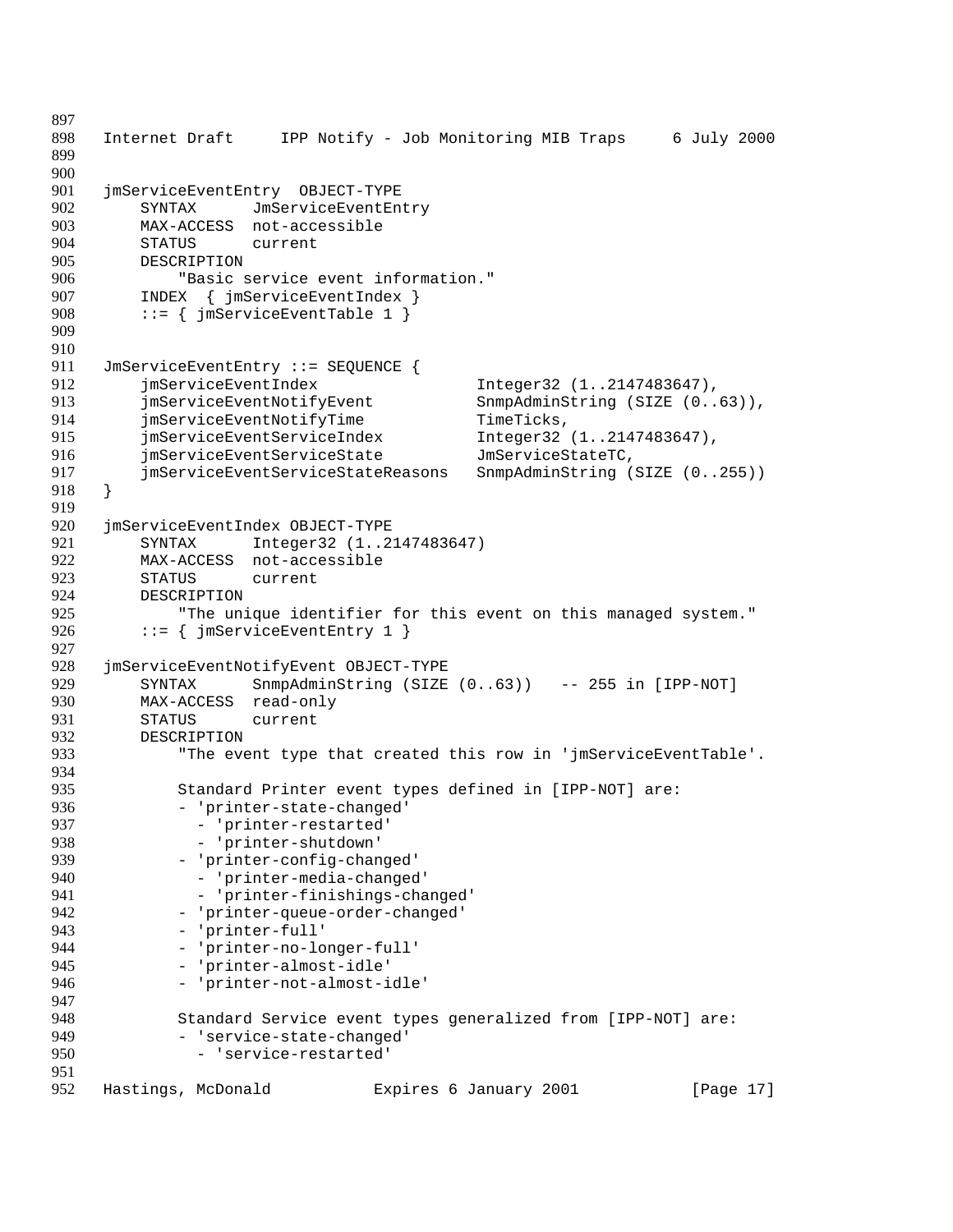```
953
954 Internet Draft IPP Notify - Job Monitoring MIB Traps 6 July 2000
955
956 - 'service-shutdown'
957 - 'service-config-changed'
958 - 'service-media-changed'
959 - 'service-finishings-changed'
960 - 'service-queue-order-changed'
961 - 'service-full'
962 - 'service-no-longer-full'
963 - 'service-almost-idle'
964 - 'service-not-almost-idle'
965
966 Conformance: The natural language for keywords
967 in subscribed event type SHALL always be US English.
968
969 Conformance: This subscribed event type SHALL be valid
            and reported in ALL Job Monitoring MIB notifications.
971
972 See: Section 8.1 'notify-subscribed-event' in [IPP-NOT]."
973 DEFVAL { ''H } -- no notify subscribed event
974 ::= { jmServiceEventEntry 2 }
975
976 jmServiceEventNotifyTime OBJECT-TYPE
977 SYNTAX TimeTicks
        MAX-ACCESS read-only
979 STATUS current
980 DESCRIPTION
981 The time of this service event.
982<br>983
            Usage: Conforming management agents, which MUST implement the
984 IETF MIB-II (RFC 1213), SHALL set 'jmServiceEventNotifyTime' to
985 'sysUpTime' when a service event row is created.
986
987 See: 'sysUpTime' in IETF MIB-II (RFC 1213);<br>988 Section 5.4.4 'notify-printer-up-time'
988 Section 5.4.4 'notify-printer-up-time' in [IPP-NOT];<br>989 Section 4.4.29 'printer-up-time' in [IPP-MOD]."
                   989 Section 4.4.29 'printer-up-time' in [IPP-MOD]."
990 ::= { jmServiceEventEntry 3 }
991<br>992
     992 jmServiceEventServiceIndex OBJECT-TYPE
993 SYNTAX Integer32 (1..2147483647)
994 MAX-ACCESS read-only
995 STATUS current
996 DESCRIPTION
997 The unique identifier for this service on this managed system.
998
999 See: 'jmServiceIndex' object in this MIB."
1000 ::= \{ jmServiceEventEntry 4 \}1001
1002 jmServiceEventServiceState OBJECT-TYPE
1003 SYNTAX JmServiceStateTC
1004 MAX-ACCESS read-only
1005 STATUS current
1006 DESCRIPTION
1007
1008 Hastings, McDonald Expires 6 January 2001 [Page 18]
```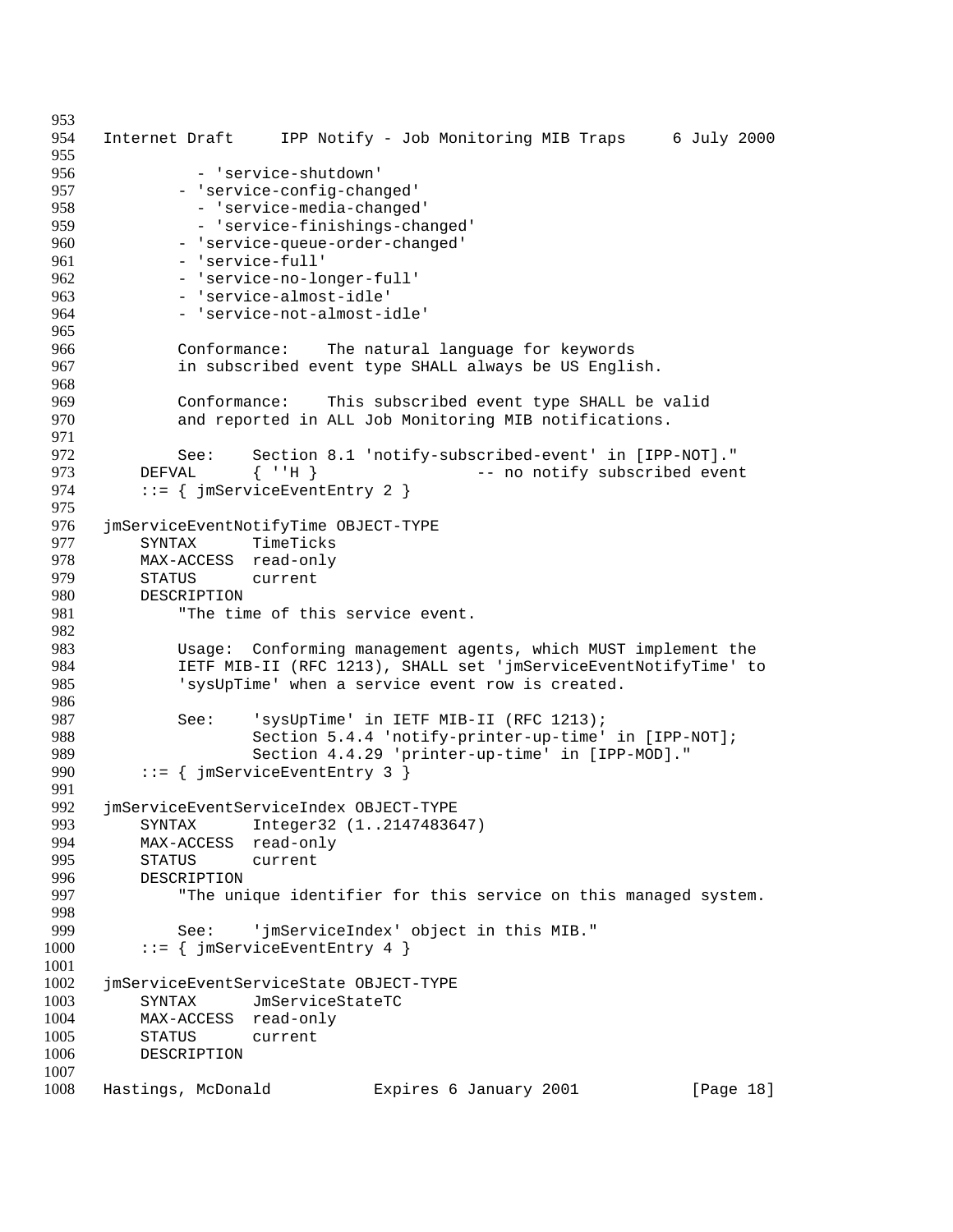Internet Draft IPP Notify - Job Monitoring MIB Traps 6 July 2000 "The state of this managed service at the time of this event. See: 'jmServiceState' object in this MIB; 'jmJobState' object in this MIB; Section 4.4.11 'printer-state' in [IPP-MOD]." 1017 DEFVAL { unknown } -- unknown service state 1018 ::= { jmServiceEventEntry 5 } jmServiceEventServiceStateReasons OBJECT-TYPE SYNTAX SnmpAdminString (SIZE (0..255)) -- multi-valued in IPP MAX-ACCESS read-only STATUS current DESCRIPTION 1025 The service state reasons associated with this service state<br>1026 (as a comma-separated list) or the empty string (if none). (as a comma-separated list) or the empty string (if none). See: 'jmServiceStateReasons' object in this MIB; 'jmJobStateReasons1' object in this MIB; Section 4.4.12 'printer-state-reasons' in [IPP-MOD]." 1031 DEFVAL { ''H } -- no service state reasons ::= { jmServiceEventEntry 6 } 4.2.3. Job Event Group - Objects -- The Job Event Group (CONDITIONALLY MANDATORY)  $1039 - -$  -- Implementation of this group is conditionally mandatory; -- mandatory for systems which show Job events via SNMP. -- The jmJobEventGroup consists entirely of the jmJobEventTable jmJobEvent OBJECT IDENTIFIER ::= { jobmonMIBObjects 9 } jmJobEventTable OBJECT-TYPE SYNTAX SEQUENCE OF JmJobEventEntry MAX-ACCESS not-accessible STATUS current DESCRIPTION "The jmJobEventTable contains job event entries for the jobs present on this managed system." 1054 ::=  $\{ \text{jmJobEvent 1 } \}$  jmJobEventEntry OBJECT-TYPE SYNTAX JmJobEventEntry MAX-ACCESS not-accessible 1060 STATUS current<br>1061 DESCRIPTION **DESCRIPTION**  "Basic job event information." Hastings, McDonald Expires 6 January 2001 [Page 19]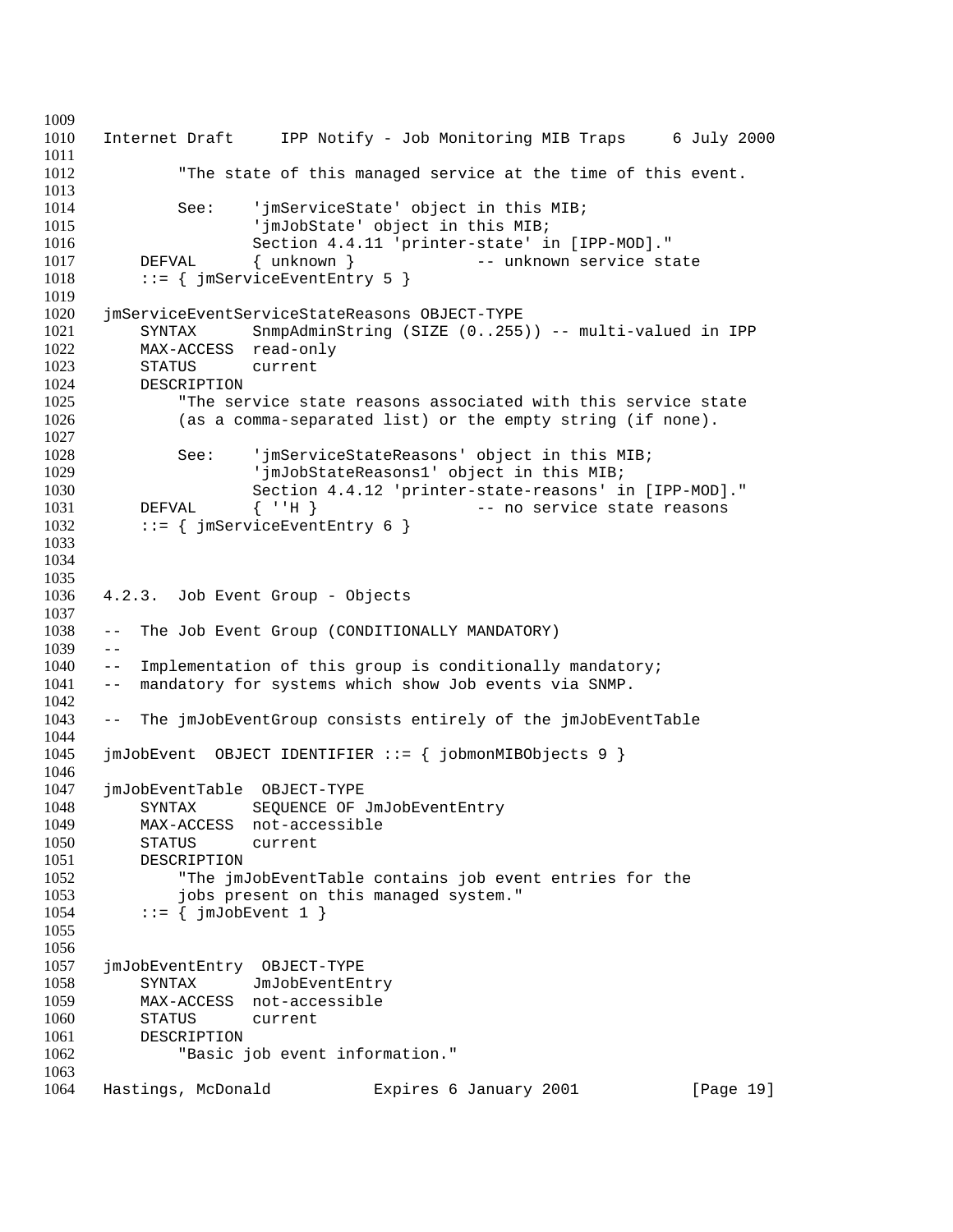```
1065
1066 Internet Draft IPP Notify - Job Monitoring MIB Traps 6 July 2000
1067
1068 INDEX { jmJobEventIndex }
1069 ::= \{ \text{jmJobEventTable 1} \}1070
1071
1072 JmJobEventEntry ::= SEQUENCE {
1073 jmJobEventIndex Integer32 (1..2147483647),
1074 jmJobEventNotifyEvent SnmpAdminString (SIZE (0..63)),
1075 imJobEventNotifyTime TimeTicks,
1076 jmJobEventJobSetIndex Integer32 (1..32767),
1077 jmJobEventJobIndex Integer32 (1..2147483647),
1078 jmJobEventJobState JmJobStateTC,
1079 jmJobEventJobStateReasons OCTET STRING (SIZE (4..16))
1080 }
1081
1082 jmJobEventIndex OBJECT-TYPE<br>1083 SYNTAX Integer32 (1
        SYNTAX Integer32 (1..2147483647)
1084 MAX-ACCESS not-accessible<br>1085 STATUS current
1085 STATUS current
1086 DESCRIPTION
1087 "The unique identifier for this event on this managed system."
1088 ::= \{ \text{imJobEventEntry 1} \}1089
1090 jmJobEventNotifyEvent OBJECT-TYPE
1091 SYNTAX SnmpAdminString (SIZE (0..63)) -- 255 in [IPP-NOT]
1092 MAX-ACCESS read-only
1093 STATUS current
1094 DESCRIPTION
1095 "The event type that created this row in 'jmJobEventTable'.
1096
1097 Standard Job event types defined in [IPP-NOT] are:
1098 - 'job-state-changed'
1099 - 'job-created'
1100 - 'job-completed'
1101 - 'job-purged'
1102 - 'job-config-changed'
1103 - 'job-progress'
1104
1105 Conformance: The natural language for keywords
1106 in subscribed event type SHALL always be US English.
1107
1108 Conformance: This subscribed event type SHALL be valid
1109 and reported in ALL Job Monitoring MIB notifications.
1110
1111 See: Section 8.1 'notify-subscribed-event' in [IPP-NOT]."
1112 DEFVAL { ''H } -- no notify subscribed event
1113 ::= \{jmJobEventEntry 2\}1114
1115 jmJobEventNotifyTime OBJECT-TYPE
1116 SYNTAX TimeTicks
1117 MAX-ACCESS read-only
1118 STATUS current
1119
1120 Hastings, McDonald Expires 6 January 2001 [Page 20]
```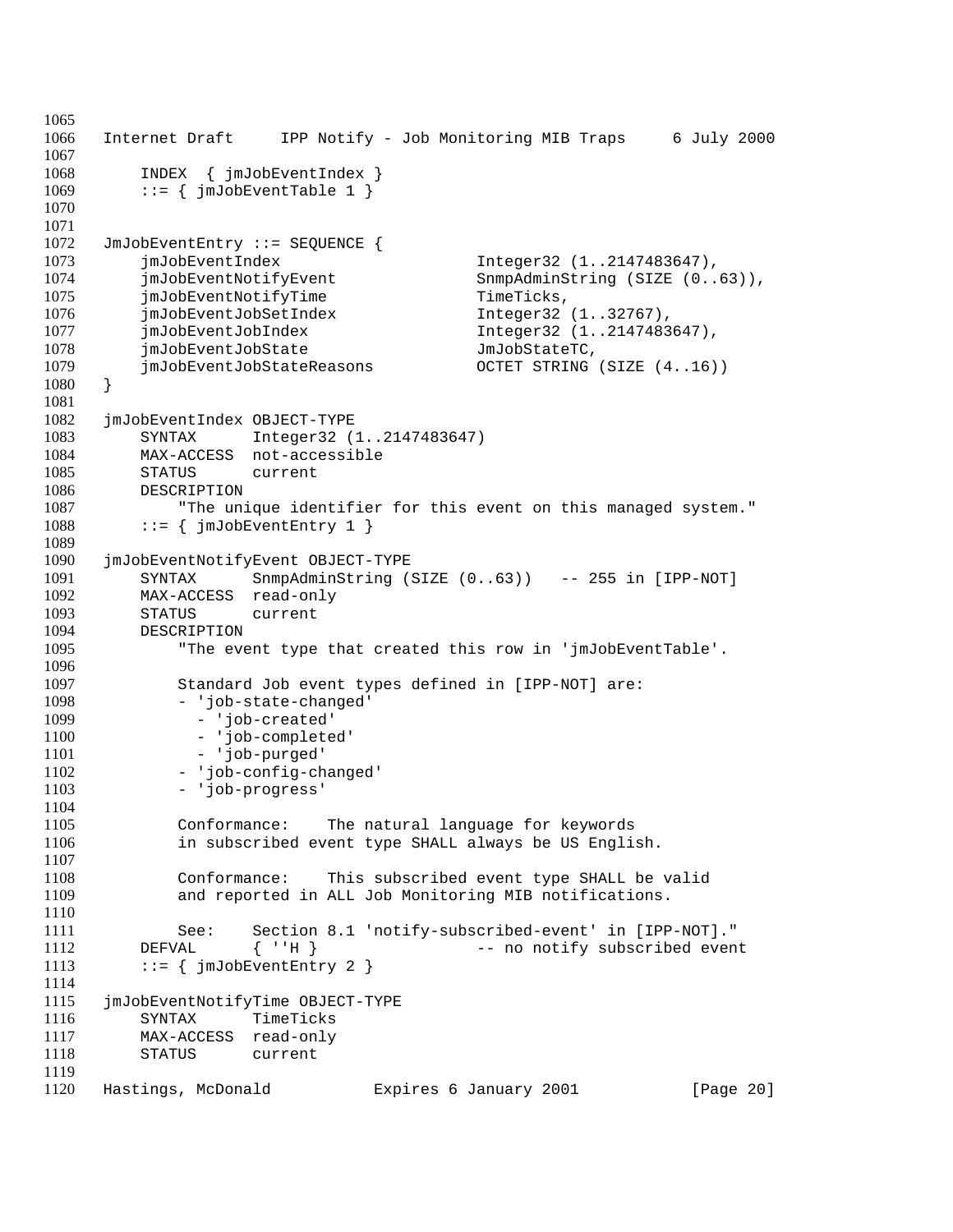Internet Draft IPP Notify - Job Monitoring MIB Traps 6 July 2000 DESCRIPTION "The time of this job event. Usage: Conforming management agents, which MUST implement the IETF MIB-II (RFC 1213), SHALL set 'jmJobEventNotifyTime' to 'sysUpTime' when a job event row is created. 1131 See: 'sysUpTime' in IETF MIB-II (RFC 1213); Section 5.4.4 'notify-printer-up-time' in [IPP-NOT]; Section 4.4.29 'printer-up-time' in [IPP-MOD]." 1134 ::=  $\{ \text{jmJobEventEntry } 3 \}$  jmJobEventJobSetIndex OBJECT-TYPE SYNTAX Integer32 (1..32767) 1138 MAX-ACCESS read-only<br>1139 STATUS current STATUS current DESCRIPTION "The unique identifier for this job set on this managed system. See: 'jmGeneralJobSetIndex' object in this MIB." 1144 ::=  $\{$  jmJobEventEntry 4  $\}$  jmJobEventJobIndex OBJECT-TYPE SYNTAX Integer32 (1..2147483647) MAX-ACCESS read-only STATUS current DESCRIPTION "The unique identifier for this job on this managed system, when prefixed with 'jmJobEventJobSetIndex'. See: 'jmJobIndex' object in this MIB." 1155 ::=  $\{$  jmJobEventEntry 5  $\}$  jmJobEventJobState OBJECT-TYPE SYNTAX JmJobStateTC MAX-ACCESS read-only STATUS current DESCRIPTION "The state of this managed job at the time of this event. 1164 See: 'jmJobState' in this MIB; Section 4.3.7 'job-state' in [IPP-MOD]." DEFVAL { unknown } -- unknown job state 1167 ::=  $\{jmJobEventEntry 6\}$  jmJobEventJobStateReasons OBJECT-TYPE SYNTAX OCTET STRING (SIZE (4..16)) -- multi-valued in IPP MAX-ACCESS read-only STATUS current DESCRIPTION "The job state reasons associated with this job state 1176 Hastings, McDonald **Expires 6 January 2001** [Page 21]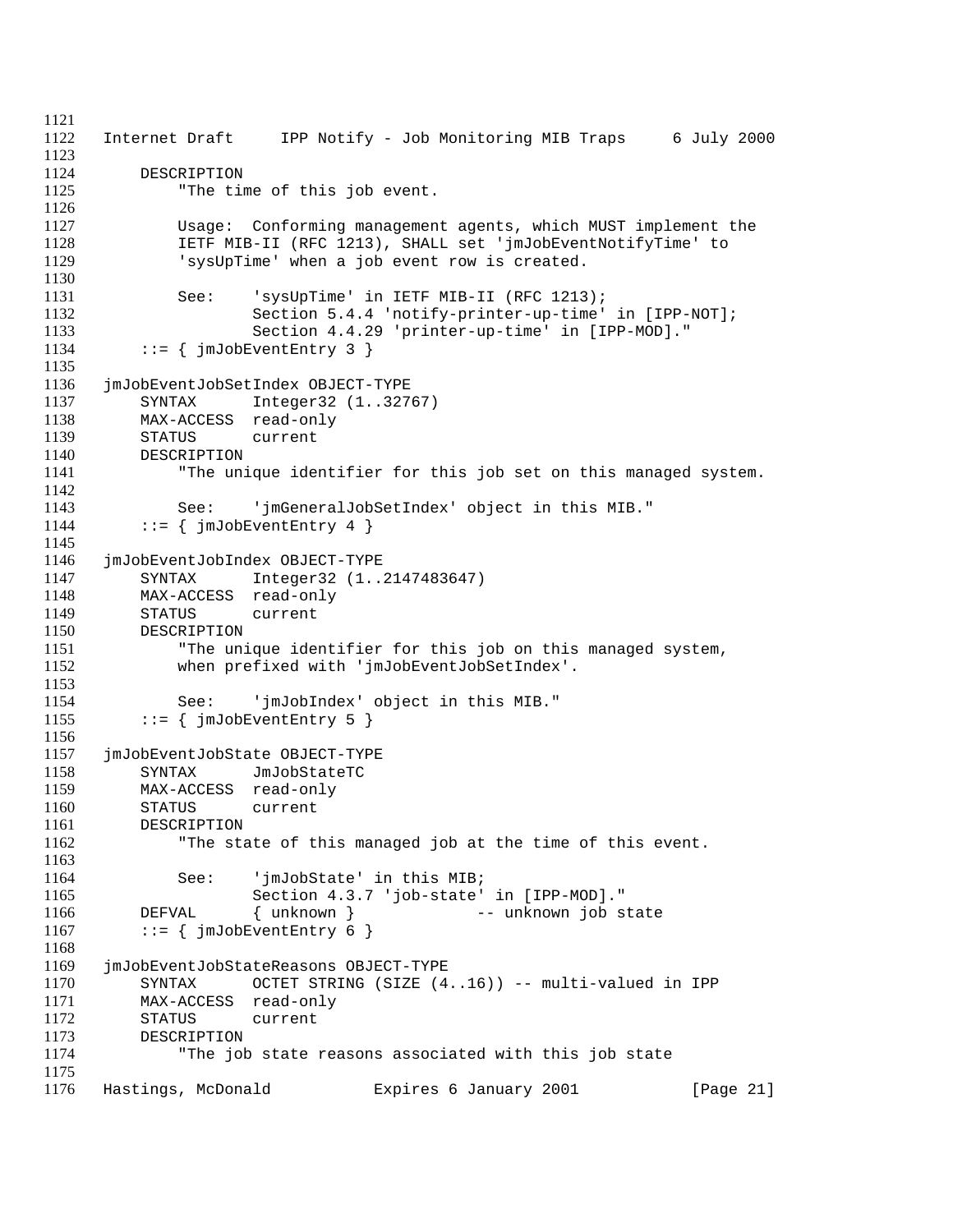Internet Draft IPP Notify - Job Monitoring MIB Traps 6 July 2000 represented as one to four concatenated 32-bit integers in network byte order (big-endian). Usage: Conforming management stations SHALL always report the value of the object 'jmJobStateReasons1' in the first four octets of 'jmJobEventJobStateReasons' and SHOULD report values of the attributes 'jobStateReasons2', 'jobStateReasons3', and 'jobStateReasons4' in subsequent octets. See: 'jmJobStateReasons1' in this MIB; Section 4.3.8 'job-state-reasons' in [IPP-MOD]." 1191 DEFVAL  $\{ '00000000' H \}$  -- no job state reasons<br>1192 :=  $\{ jmJobEventEntry 7 \}$  $\cdot := \{$  jmJobEventEntry 7  $\}$  4.2.4. Job Progress Group - Objects -- The Job Progress Group (CONDITIONALLY MANDATORY)  $1199 - -$  -- Implementation of this group is conditionally mandatory; -- mandatory for systems which send Job progress traps via SNMP. -- The jmProgressGroup consists entirely of leaf objects for traps jmProgress OBJECT IDENTIFIER ::= { jobmonMIBObjects 10 } jmProgressJobCopiesRequested OBJECT-TYPE SYNTAX Integer32 (-2..2147483647) MAX-ACCESS read-only STATUS current 1211 DESCRIPTION<br>1212 "The nur "The number of copies of this job requested by the client. See: 'jobCopiesRequested' attribute in this MIB." 1215 DEFVAL  $\{-2\}$  -- unknown job copies 1216 ::=  $\{ jmProgress 1 \}$  jmProgressJobCollationType OBJECT-TYPE SYNTAX JmJobCollationTypeTC MAX-ACCESS read-only STATUS current DESCRIPTION "The number of copies of this job requested by the client. See: 'jobCollationType' attribute in this MIB; 1226 'job-collation-type' in [IPP-PROG]; Section 9 'Event Notification Content' in [IPP-NOT]." DEFVAL { unknown } -- unknown job collation type 1229 ::=  $\{ \text{imProgress 2 } \}$  Hastings, McDonald Expires 6 January 2001 [Page 22]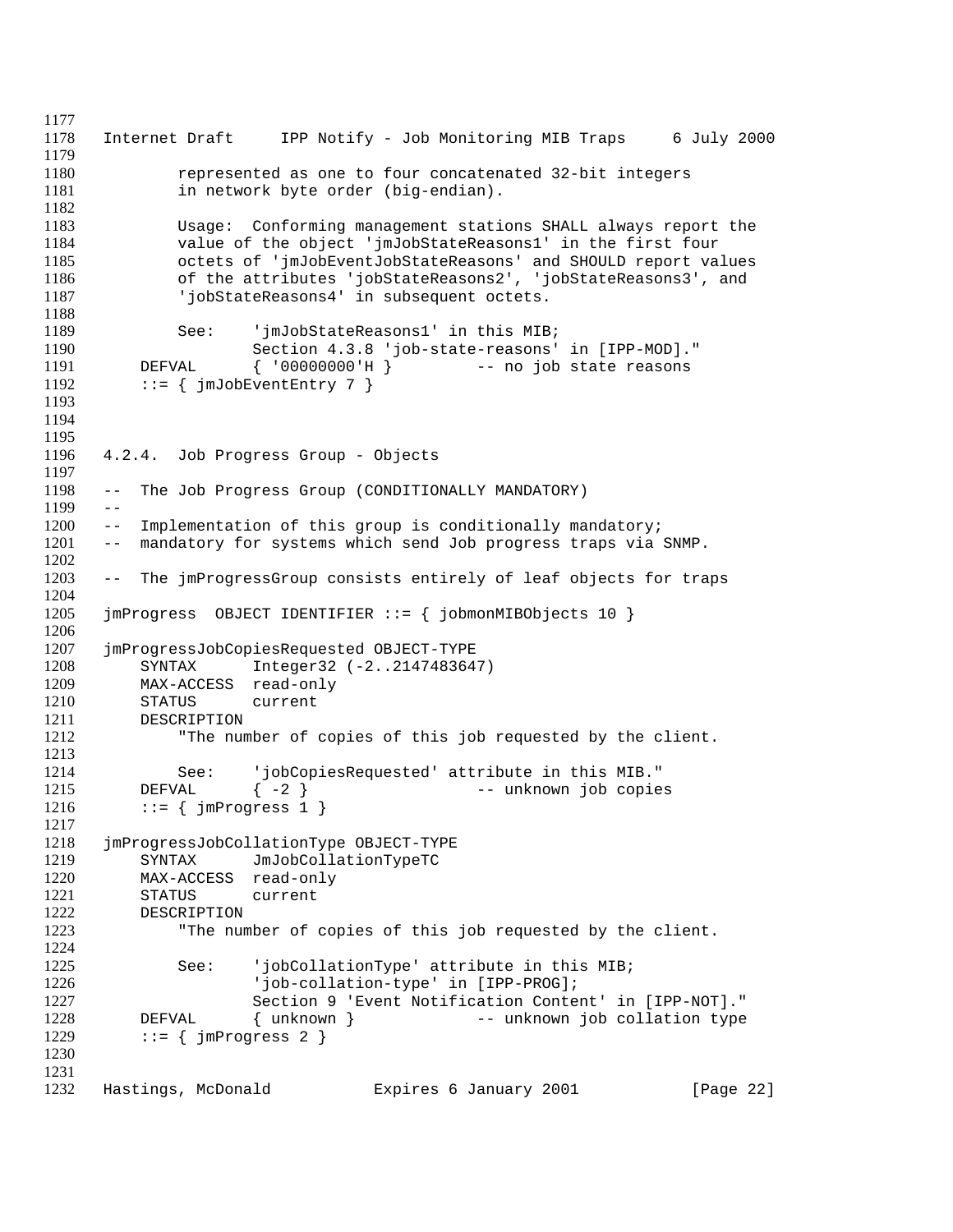```
1233
1234 Internet Draft IPP Notify - Job Monitoring MIB Traps 6 July 2000
1235
1236
1237 jmProgressMediaSheetsCompleted OBJECT-TYPE
1238 SYNTAX Integer32 (-2..2147483647)
1239 MAX-ACCESS read-only
1240 STATUS current
1241 DESCRIPTION
1242 "The number of media sheets completed for this job.
1243
1244 See: 'sheetsCompleted' attribute in this MIB;
1245 Section 4.3.18.3 'job-media-sheets-completed'
1246 in [IPP-MOD];
1247 Section 9 'Event Notification Content' in [IPP-NOT]."<br>1248 DEFVAL { -2 } -- unknown job progress
         DEFVAL \{-2\} - - unknown job progress
1249 ::= \{ jmProgress 3 \}1250
1251 jmProgressSheetCompletedCopyNum OBJECT-TYPE<br>1252 SYNTAX Integer32 (-2..2147483647)
         SYNTAX Integer32 (-2..2147483647)
1253 MAX-ACCESS read-only
1254 STATUS current
1255 DESCRIPTION
1256 "The number of the job copy currently being stacked for the
1257 current document or zero (if none) or '-2' (unknown).
1258
1259 See: 'sheetCompletedCopyNumber' attribute in this MIB;
1260 'sheet-completed-copy-number' in [IPP-PROG];
1261 Section 9 'Event Notification Content' in [IPP-NOT]."
1262 DEFVAL { -2 } -- unknown sheet complete copy
1263 ::= \{ jmProgress 4 \}1264
1265 jmProgressSheetCompletedDocNum OBJECT-TYPE
1266 SYNTAX Integer32 (-2..2147483647)
1267 MAX-ACCESS read-only<br>1268 STATUS current
         STATUS current
1269 DESCRIPTION
1270 "The number of the job document currently being stacked for the
1271 current job or zero (if none) or '-2' (unknown).
1272
1273 See: 'sheetCompletedDocumentNumber' attribute in this MIB;
1274 'sheet-completed-document-number' in [IPP-PROG];
1275 Section 9 'Event Notification Content' in [IPP-NOT]."
1276 DEFVAL { -2 } -- unknown sheet complete doc
1277 ::= \{ jmProgress 5 \}1278
1279
1280
1281
1282
1283
1284
1285
1286
1287
1288 Hastings, McDonald Expires 6 January 2001 [Page 23]
```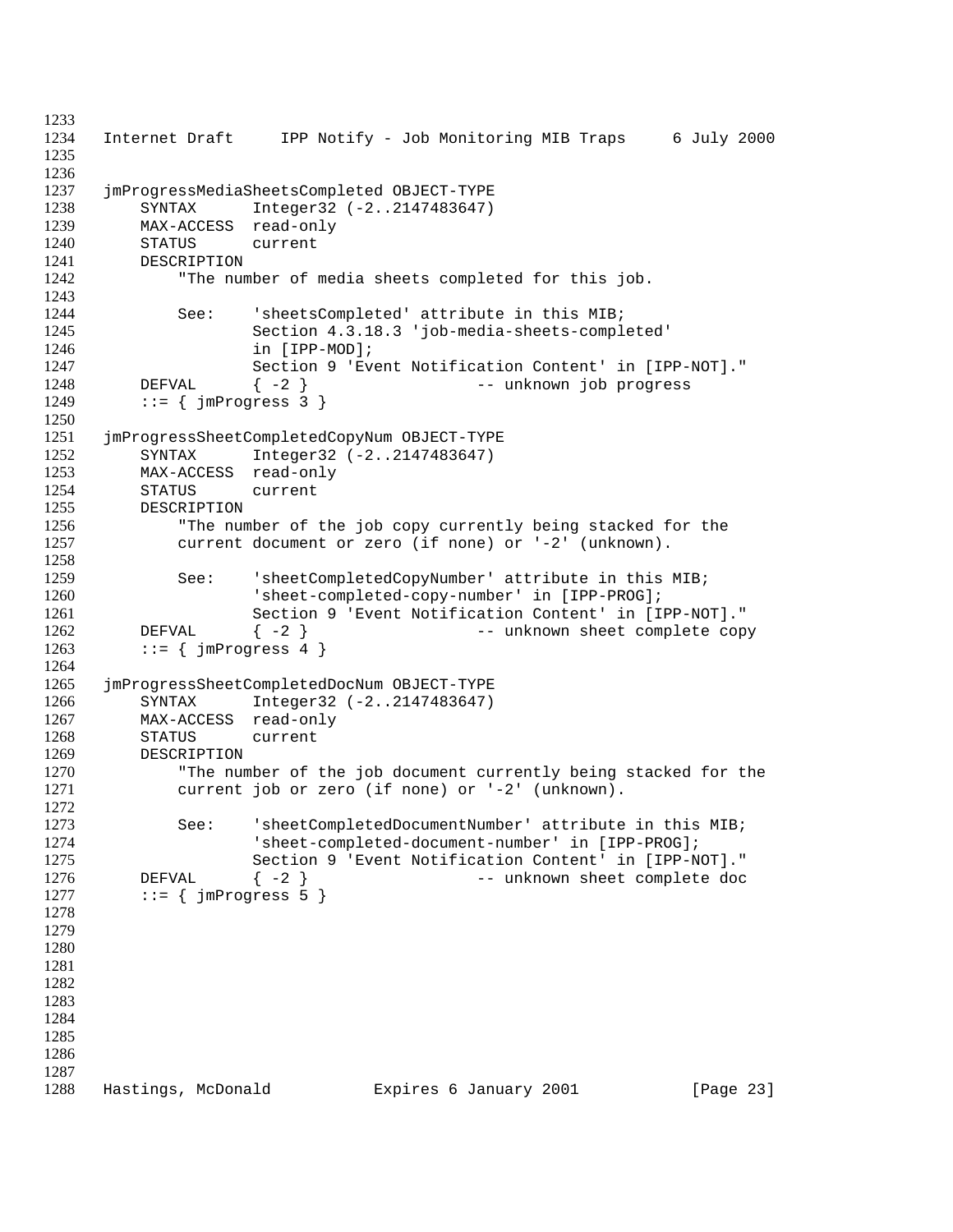Internet Draft IPP Notify - Job Monitoring MIB Traps 6 July 2000 5. IANA Considerations None. 6. Internationalization Considerations The 'jmServiceStateReasons', 'jmServiceEventServiceStateReasons', 'jmServiceEventNotifyEvent', and 'jmJobEventNotifyEvent', text string 1303 objects defined in this document are of type 'SnmpAdminString' (UTF-8<br>1304 stream-encoded ISO 10646/Unicode text) defined in the SNMPv3 stream-encoded ISO 10646/Unicode text) defined in the SNMPv3 1305 Framework MIB [RFC-2571]. The natural language of these objects is 1306 US English (they contain keywords). US English (they contain keywords). 7. Security Considerations This IPP Notifications over SNMP mapping defines only 'read-only' 1313 objects. It is suitable for use with any version of SNMP, as no<br>1314 update security is required (because no configuration updates are update security is required (because no configuration updates are supported). No sensitive information is available via IPP Notifications over SNMP. 1344 Hastings, McDonald **Expires 6 January 2001** [Page 24]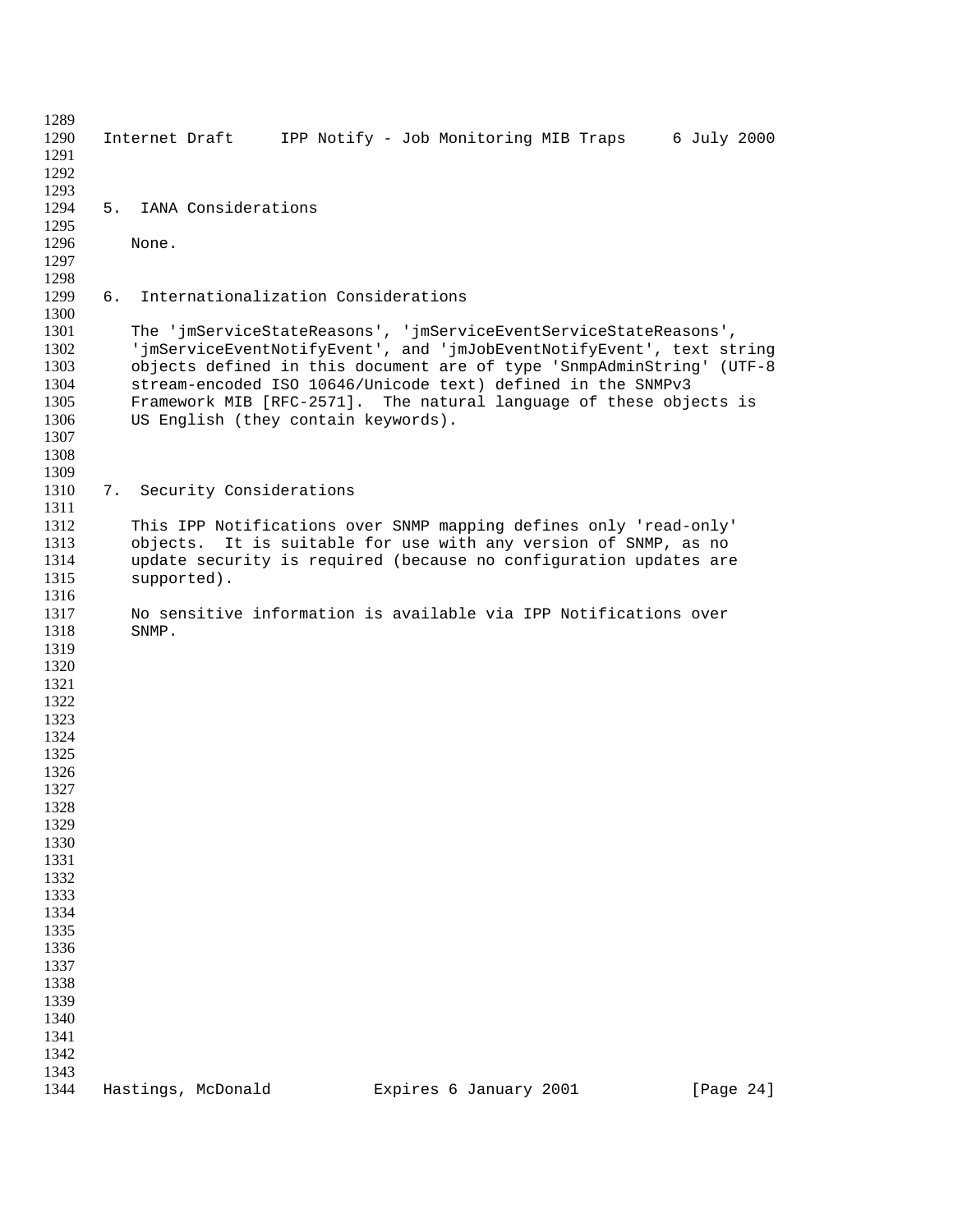| 1345<br>1346<br>1347<br>1348         | Internet Draft                               | IPP Notify - Job Monitoring MIB Traps                                                                                                                                                                                           | 6 July 2000 |
|--------------------------------------|----------------------------------------------|---------------------------------------------------------------------------------------------------------------------------------------------------------------------------------------------------------------------------------|-------------|
| 1349<br>1350<br>1351                 | 8. References                                |                                                                                                                                                                                                                                 |             |
| 1352<br>1353<br>1354                 | (work-in-progress), May 2000.                | [IPP-MOD] R. deBry, T. Hastings, R. Herriot, S. Isaacson, P. Powell.<br>IPP/1.1 Model and Semantics, <draft-ietf-ipp-model-v11-07.txt></draft-ietf-ipp-model-v11-07.txt>                                                        |             |
| 1355<br>1356<br>1357<br>1358<br>1359 |                                              | [IPP-NOT] S. Isaacson, J. Martin, R. deBry, T. Hastings, M. Shepherd,<br>R. Bergman. IPP Event Notification Specification,<br><draft-ietf-ipp-not-spec-02.txt> (work-in-progress), March 2000.</draft-ietf-ipp-not-spec-02.txt> |             |
| 1360<br>1361<br>1362<br>1363         | (work-in-progress), February 2000.           | [IPP-PROG] T. Hastings, R. Bergman, H. Lewis. Proposed Job Progress<br>Attributes for IPP, <draft-ietf-ipp-job-prog-00.txt></draft-ietf-ipp-job-prog-00.txt>                                                                    |             |
| 1364<br>1365                         |                                              | [RFC-1213] K. McCloghrie, M. Rose. MIB-II, RFC 1213, March 1991.                                                                                                                                                                |             |
| 1366<br>1367<br>1368                 |                                              | [RFC-1759] R. Smith, F. Wright, T. Hastings, S. Zilles,<br>J. Gyllenskog. Printer MIB, RFC 1759, March 1995.                                                                                                                    |             |
| 1369<br>1370<br>1371                 |                                              | [RFC-2571] D. Harrington, R. Presuhn, B. Wijnen. Architecture for<br>SNMP Management Frameworks, RFC 2571, April 1999.                                                                                                          |             |
| 1372<br>1373<br>1374                 | 2573, April 1999.                            | [RFC-2573] D. Levi, P. Meyer, B. Stewart. SNMP Applications, RFC                                                                                                                                                                |             |
| 1375<br>1376<br>1377<br>1378         |                                              | [RFC-2576] R. Frye, D. Levi, S. Routhier, B. Wijnen. Coexistence<br>between Version 1, Version 2, and Version 3 of the Internet-standard<br>Network Management Framework, RFC 2576, March 2000.                                 |             |
| 1379<br>1380<br>1381                 | Monitoring MIB v1.0, RFC 2707, November 1999 | [RFC-2707] R. Bergman, T. Hastings, S. Isaacson, H. Lewis.                                                                                                                                                                      | Job         |
| 1382<br>1383<br>1384<br>1385<br>1386 | March 2000.                                  | [RFC-2790] P. Grillo, S. Waldbusser. Host Resources MIB, RFC 2790,                                                                                                                                                              |             |
| 1387<br>1388<br>1389<br>1390         |                                              |                                                                                                                                                                                                                                 |             |
| 1391<br>1392<br>1393                 |                                              |                                                                                                                                                                                                                                 |             |
| 1394<br>1395<br>1396<br>1397<br>1398 |                                              |                                                                                                                                                                                                                                 |             |
| 1399<br>1400                         | Hastings, McDonald                           | Expires 6 January 2001                                                                                                                                                                                                          | [Page 25]   |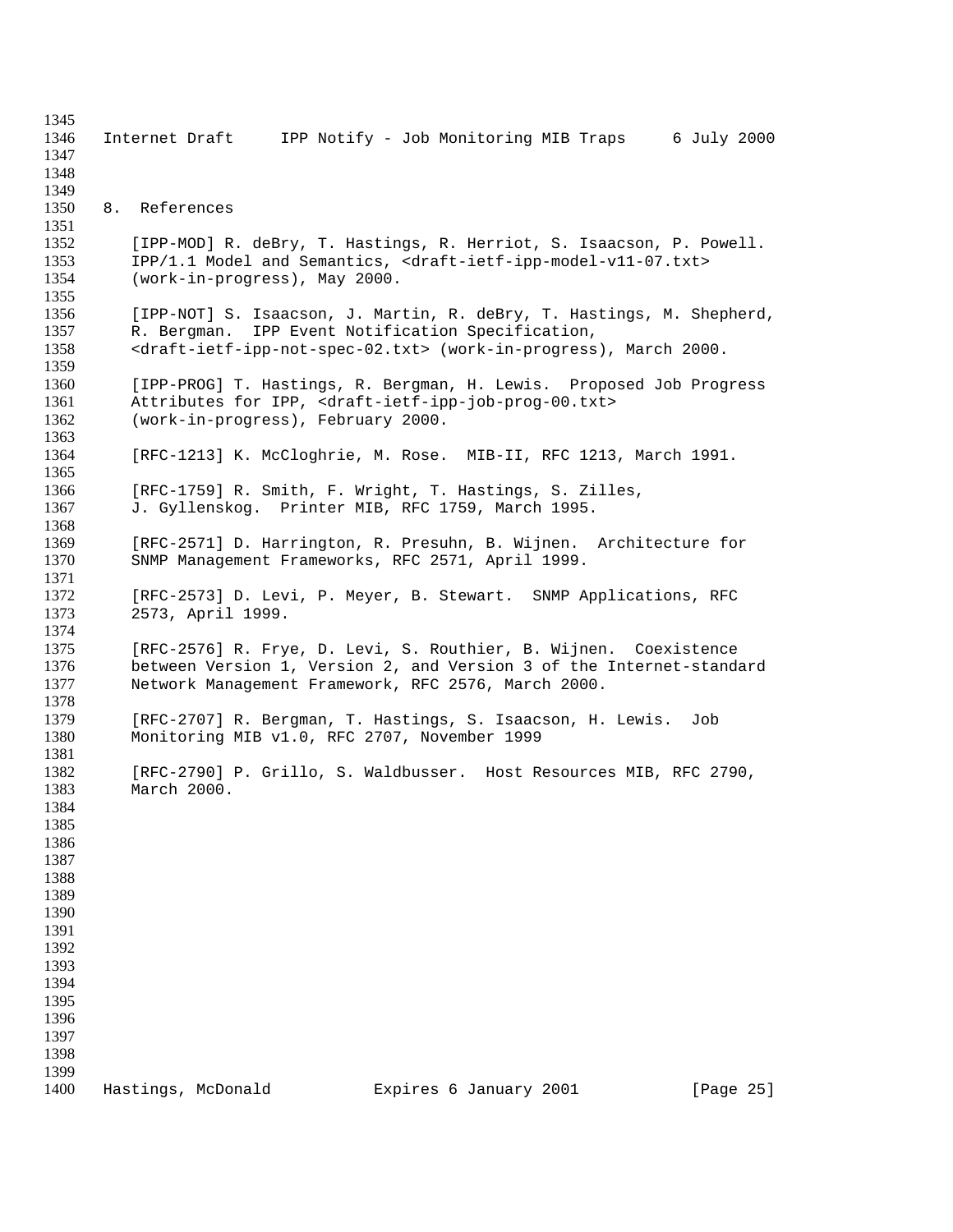Internet Draft IPP Notify - Job Monitoring MIB Traps 6 July 2000 9. Change Log Changes in reverse chronological order (most recent first). <draft-ietf-ipp-not-over-snmp-03.txt> - 6 July 2000 1) Added 'SnmpAdminString' to IMPORTS clause for new objects. 2) Corrected OID in MODULE-IDENTITY to use forward reference to definition of 'pwg' from 'enterprises' and 'mibs' from 'pwg'. 3) Added 'JmServiceStateTC' textual convention. 4) Added 'jmMirrorAttr' and 'jmSystem' object identifiers reserved for future extensions. 1417 5) Major rewrite, per email discussion on IETF IPP WG list, to<br>1418 Specify four new small (traditional) SNMP traps for: 1418 specify four new small (traditional) SNMP traps for:<br>1419 'imServiceBasicV2Event' (generalized from IPP Printe 'jmServiceBasicV2Event' (generalized from IPP Printer event), 'jmJobBasicV2Event' (corresponds IPP Job event), 'jmJobCompletedV2Event' (corresponds IPP Job completed event), 'jmJobProgressV2Event' (corresponds IPP Job progress event). 6) Major rewrite, per email discussion on IETF IPP WG list, to specify four new SNMP object groups: 'jmServiceTable' (name, URI, state, etc. - from IPP Printer), 'jmServiceEventTable' (records IPP Printer events for polling), 'jmJobEventTable' (records IPP Job events for polling), 'jmJobProgressGroup' (leaf objects for IPP Job progress event). 7) Revised section 3.1 'SNMP Mapping for IPP Printer Events' and section 3.2 'SNMP Mapping for IPP Job Events', to agree with above. 8) Deleted obsolete section 3.3 'Rules for Encoding Notifications', as event bindings now always fit over all SNMP transport protocols. <draft-ietf-ipp-not-over-snmp-02.txt> - 19 March 2000 1) Renamed Printer Event notification group to Device Basic Event 1438 and 'jmPrinterEventV2Event' notification to<br>1439 'imDeviceBasicV2Event', to better align with 1439 'jmDeviceBasicV2Event', to better align with IPP and to support<br>1440 – non-printing jobs. non-printing jobs. 2) Revised 'jmDeviceBasicV2Event' notification to remove 'hrDeviceStatus', 'hrPrinterStatus', 'hrPrinterDetectedErrorState' from mandatory trap bindings because they were redundant, per request of Ron Bergman. 3) Renamed Job Event notification group to Job Basic Event and 'jmJobEventV2Event' notification to 'jmJobBasicV2Event', to better align with IPP and to support variant job events. 1448 4) Defined new Job Completed Event notification group and defined<br>1449 149 hew Job Progress Event notification group, to better align with new Job Progress Event notification group, to better align with IPP and to support variant job events. 5) Renamed Event object group to Event Binding, 'jmEventPrinterState' to 'jmEventDeviceState', 'jmEventPrinterStateReasons' to 'jmEventDeviceStateReasons', 'jmEventPrinterIsAcceptingJobs' to 1456 Hastings, McDonald **Expires 6 January 2001** [Page 26]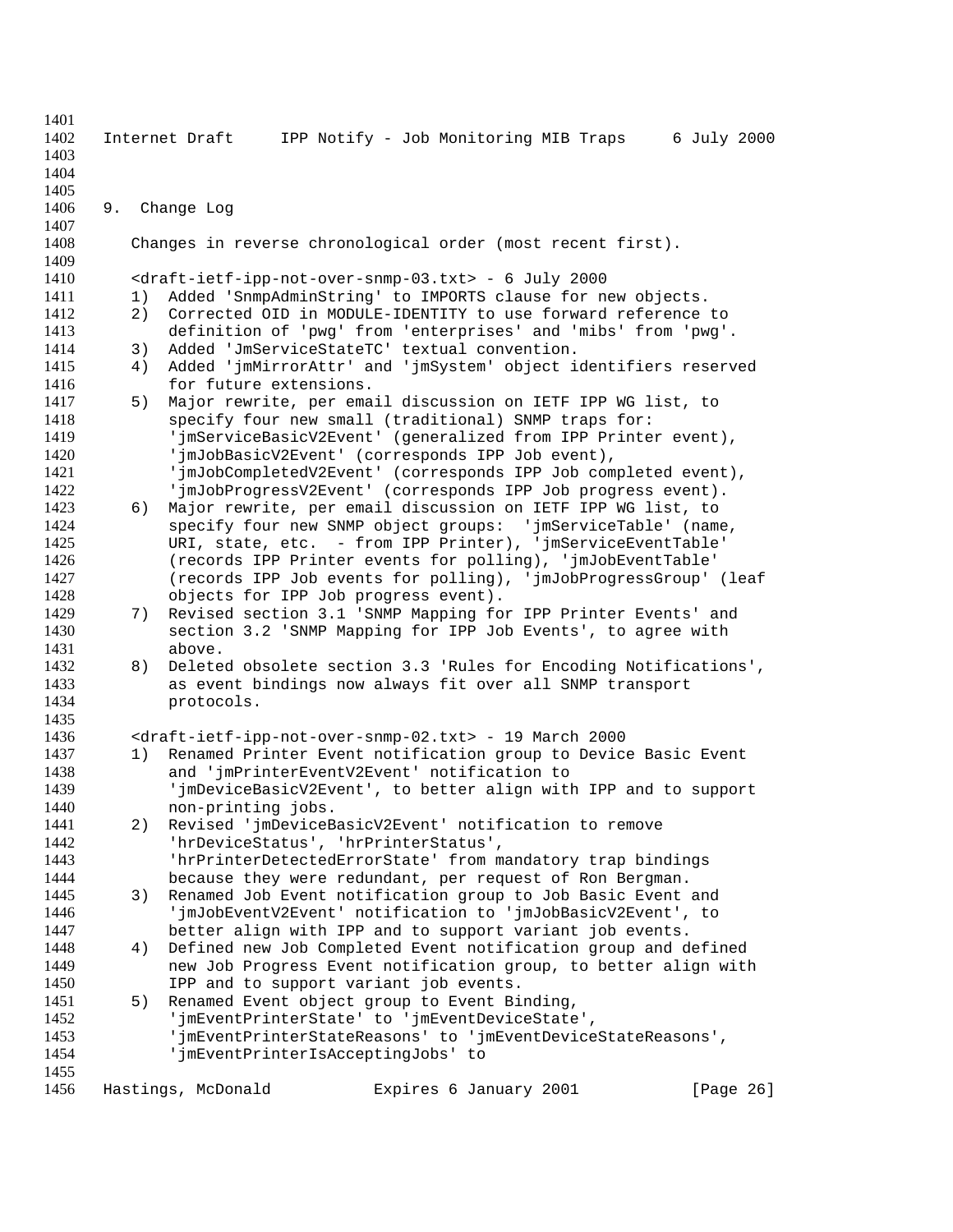| 1457 |    |                                       |                                                                                               |             |
|------|----|---------------------------------------|-----------------------------------------------------------------------------------------------|-------------|
| 1458 |    | Internet Draft                        | IPP Notify - Job Monitoring MIB Traps                                                         | 6 July 2000 |
| 1459 |    |                                       |                                                                                               |             |
| 1460 |    |                                       | 'jmEventDeviceIsAcceptingJobs', to support non-printing jobs.                                 |             |
| 1461 | 6) |                                       | Revised Event Binding object group, adding explicit objects                                   |             |
| 1462 |    |                                       | 'jmEventDeviceURI', 'jmEventDeviceName', 'jmEventJobSetIndex',                                |             |
| 1463 |    |                                       | 'jmEventJobIndex', 'jmEventJobName', 'jmEventJobState',                                       |             |
| 1464 |    |                                       | 'jmEventJobStateReasons', 'jmEventJobKOctets',                                                |             |
| 1465 |    |                                       | 'jmEventJobKOctetsProcessed', 'jmEventJobImpressions',                                        |             |
| 1466 |    |                                       | 'jmEventJobImpressionsCompleted', 'jmEventJobMediaSheets',                                    |             |
| 1467 |    | 'jmEventJobMediaSheetsCompleted',     |                                                                                               |             |
| 1468 |    |                                       | 'jmEventJobImpressionsCompletedCC', 'jmEventJobCollationType',                                |             |
| 1469 |    | 'jmEventJobSheetCompletedCopyNum',    |                                                                                               |             |
| 1470 |    |                                       | 'jmEventJobSheetCompletedDocNum', per request of Ron Bergman.                                 |             |
| 1471 | 7) |                                       | Revised SYNTAX of 'jmEventTriggerEvent' object from from                                      |             |
| 1472 |    |                                       | 'JmUTF8StringTC' (string) to IPP-aligned enumeration, per request                             |             |
| 1473 |    | of Ron Bergman.                       |                                                                                               |             |
| 1474 | 8) |                                       | Removed all references to Printer MIB v2, as they were of limited                             |             |
| 1475 |    | value, per request of Ron Bergman.    |                                                                                               |             |
| 1476 | 9) |                                       | Revised 'SNMP Mapping for IPP Printer Events' section for renamed                             |             |
| 1477 |    |                                       | event binding objects, per request of Ron Bergman.                                            |             |
| 1478 |    |                                       |                                                                                               |             |
| 1479 |    |                                       | 10) Revised 'Rules for Encoding Notifications' section to truncate                            |             |
| 1480 |    |                                       | additional string bindings, per request of Ron Bergman.                                       |             |
|      |    |                                       | 11) Revised 'Registration via IPP' section, to change scheme name                             |             |
| 1481 |    |                                       | from 'ipp-snmp:' to 'snmpnotify:', per request of Ron Bergman.                                |             |
| 1482 |    |                                       |                                                                                               |             |
| 1483 |    |                                       | <draft-ietf-ipp-not-over-snmp-01.txt> - 1 December 1999</draft-ietf-ipp-not-over-snmp-01.txt> |             |
| 1484 | 1) |                                       | Deleted 'JmTriggerEventTC' textual convention (see below).                                    |             |
| 1485 | 2) |                                       | Revised SYNTAX of 'jmEventTriggerEvent' object from                                           |             |
| 1486 |    |                                       | 'JmTriggerEventTC' (enumeration) to 'JmUTF8StringTC' (string), to                             |             |
| 1487 |    | support use of IPP standard keywords. |                                                                                               |             |
| 1488 | 3) |                                       | Added 'jmEventPrinterState', 'jmEventPrinterStateReasons', and                                |             |
| 1489 |    |                                       | 'jmEventPrinterIsAcceptingJobs' objects for consistency w/                                    |             |
| 1490 |    |                                       | [IPP-NOT] and to reduce ambiguity about printer states inherent                               |             |
| 1491 |    | in RFC 1759.                          |                                                                                               |             |
| 1492 | 4) |                                       | Revised DESCRIPTION of 'jmPrinterEventV2Event' notification to                                |             |
| 1493 |    |                                       | add SHOULD (recommendation) for 'jmEventPrinterState',                                        |             |
| 1494 |    |                                       | 'jmEventPrinterStateReasons', and 'jmEventPrinterIsAcceptingJobs'                             |             |
| 1495 |    | objects.                              |                                                                                               |             |
| 1496 | 5) |                                       | Revised 'SNMP Mapping for IPP Printer Events' section to add                                  |             |
| 1497 |    |                                       | direct mapping of IPP notification attributes to                                              |             |
| 1498 |    |                                       | 'jmEventPrinterState', 'jmEventPrinterStateReasons', and                                      |             |
| 1499 |    |                                       | 'jmEventPrinterIsAcceptingJobs' objects.                                                      |             |
| 1500 | 6) |                                       | Revised 'Rules for Encoding Notifications' section to add                                     |             |
| 1501 |    |                                       | 'jmEventPrinterState' and 'jmEventPrinterStateReasons'.                                       |             |
| 1502 | 7) |                                       | Revised 'IANA Considerations' section to specify there are none -                             |             |
| 1503 |    |                                       | no enumerated or keyword textual conventions are now defined in                               |             |
| 1504 |    | this document.                        |                                                                                               |             |
| 1505 | 8) |                                       | Revised 'Internationalization Considerations' section to specify                              |             |
| 1506 |    |                                       | that US English keywords are used in 'jmEventTriggerEvent',                                   |             |
| 1507 |    |                                       | 'jmEventPrinterState', and 'jmEventPrinterStateReasons' objects                               |             |
| 1508 |    |                                       | and thus no explicit natural language tagging is required.                                    |             |
| 1509 |    |                                       |                                                                                               |             |
| 1510 |    |                                       | <draft-ietf-ipp-not-over-snmp-00.txt> - 10 October 1999</draft-ietf-ipp-not-over-snmp-00.txt> |             |
| 1511 |    |                                       |                                                                                               |             |
| 1512 |    | Hastings, McDonald                    | Expires 6 January 2001                                                                        | [Page 27]   |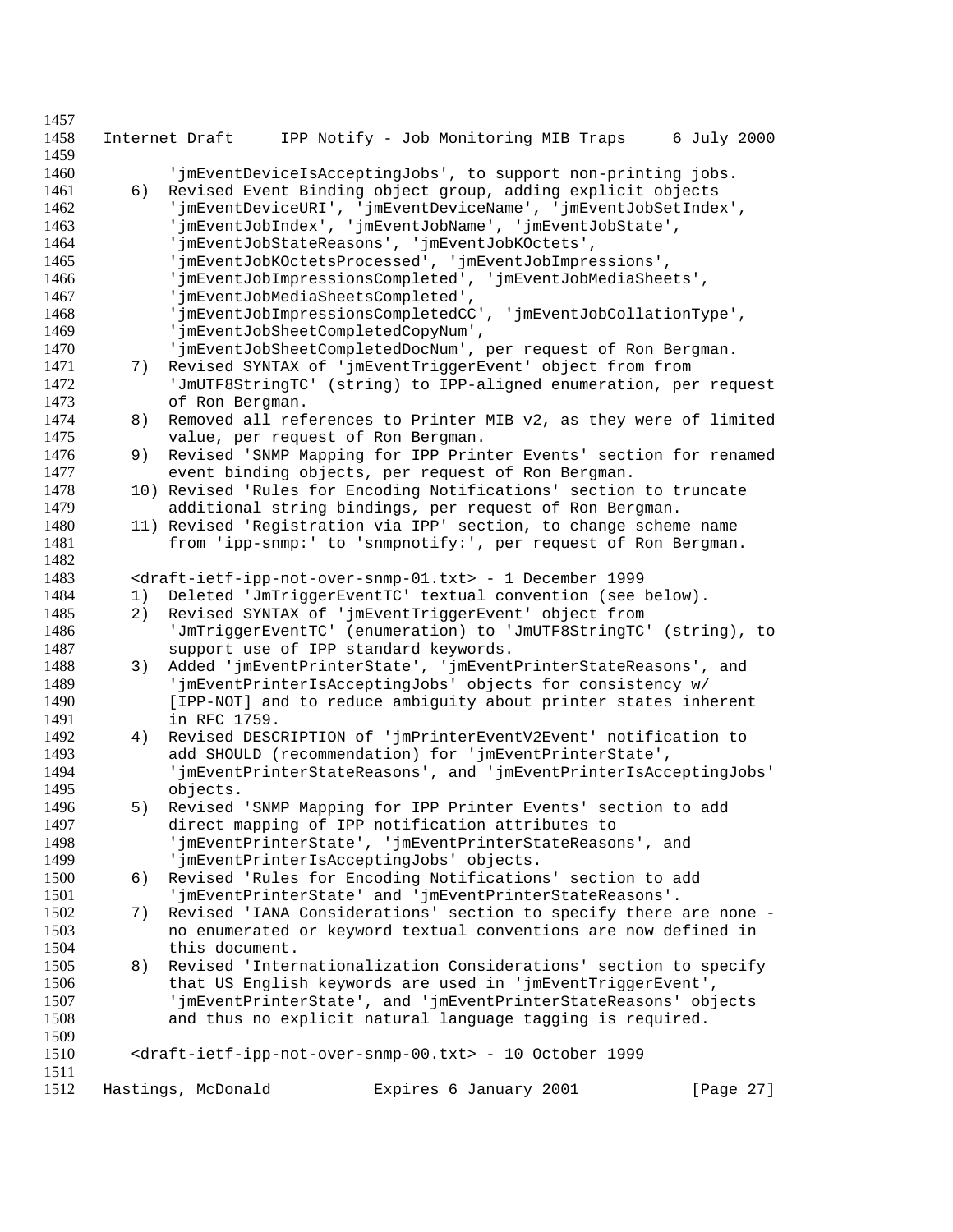| 1513 |                    |                  |  |                        |                                                   |           |  |
|------|--------------------|------------------|--|------------------------|---------------------------------------------------|-----------|--|
| 1514 | Internet Draft     |                  |  |                        | IPP Notify - Job Monitoring MIB Traps 6 July 2000 |           |  |
| 1515 |                    |                  |  |                        |                                                   |           |  |
| 1516 | 1)                 | Initial version. |  |                        |                                                   |           |  |
| 1517 |                    |                  |  |                        |                                                   |           |  |
| 1518 |                    |                  |  |                        |                                                   |           |  |
| 1519 |                    |                  |  |                        |                                                   |           |  |
| 1520 |                    |                  |  |                        |                                                   |           |  |
| 1521 |                    |                  |  |                        |                                                   |           |  |
|      |                    |                  |  |                        |                                                   |           |  |
| 1522 |                    |                  |  |                        |                                                   |           |  |
| 1523 |                    |                  |  |                        |                                                   |           |  |
| 1524 |                    |                  |  |                        |                                                   |           |  |
| 1525 |                    |                  |  |                        |                                                   |           |  |
| 1526 |                    |                  |  |                        |                                                   |           |  |
| 1527 |                    |                  |  |                        |                                                   |           |  |
| 1528 |                    |                  |  |                        |                                                   |           |  |
| 1529 |                    |                  |  |                        |                                                   |           |  |
| 1530 |                    |                  |  |                        |                                                   |           |  |
| 1531 |                    |                  |  |                        |                                                   |           |  |
| 1532 |                    |                  |  |                        |                                                   |           |  |
| 1533 |                    |                  |  |                        |                                                   |           |  |
| 1534 |                    |                  |  |                        |                                                   |           |  |
| 1535 |                    |                  |  |                        |                                                   |           |  |
| 1536 |                    |                  |  |                        |                                                   |           |  |
| 1537 |                    |                  |  |                        |                                                   |           |  |
| 1538 |                    |                  |  |                        |                                                   |           |  |
| 1539 |                    |                  |  |                        |                                                   |           |  |
| 1540 |                    |                  |  |                        |                                                   |           |  |
| 1541 |                    |                  |  |                        |                                                   |           |  |
| 1542 |                    |                  |  |                        |                                                   |           |  |
| 1543 |                    |                  |  |                        |                                                   |           |  |
| 1544 |                    |                  |  |                        |                                                   |           |  |
|      |                    |                  |  |                        |                                                   |           |  |
| 1545 |                    |                  |  |                        |                                                   |           |  |
| 1546 |                    |                  |  |                        |                                                   |           |  |
| 1547 |                    |                  |  |                        |                                                   |           |  |
| 1548 |                    |                  |  |                        |                                                   |           |  |
| 1549 |                    |                  |  |                        |                                                   |           |  |
| 1550 |                    |                  |  |                        |                                                   |           |  |
| 1551 |                    |                  |  |                        |                                                   |           |  |
| 1552 |                    |                  |  |                        |                                                   |           |  |
| 1553 |                    |                  |  |                        |                                                   |           |  |
| 1554 |                    |                  |  |                        |                                                   |           |  |
| 1555 |                    |                  |  |                        |                                                   |           |  |
| 1556 |                    |                  |  |                        |                                                   |           |  |
| 1557 |                    |                  |  |                        |                                                   |           |  |
| 1558 |                    |                  |  |                        |                                                   |           |  |
| 1559 |                    |                  |  |                        |                                                   |           |  |
| 1560 |                    |                  |  |                        |                                                   |           |  |
| 1561 |                    |                  |  |                        |                                                   |           |  |
| 1562 |                    |                  |  |                        |                                                   |           |  |
| 1563 |                    |                  |  |                        |                                                   |           |  |
| 1564 |                    |                  |  |                        |                                                   |           |  |
| 1565 |                    |                  |  |                        |                                                   |           |  |
| 1566 |                    |                  |  |                        |                                                   |           |  |
| 1567 |                    |                  |  |                        |                                                   |           |  |
| 1568 | Hastings, McDonald |                  |  | Expires 6 January 2001 |                                                   | [Page 28] |  |
|      |                    |                  |  |                        |                                                   |           |  |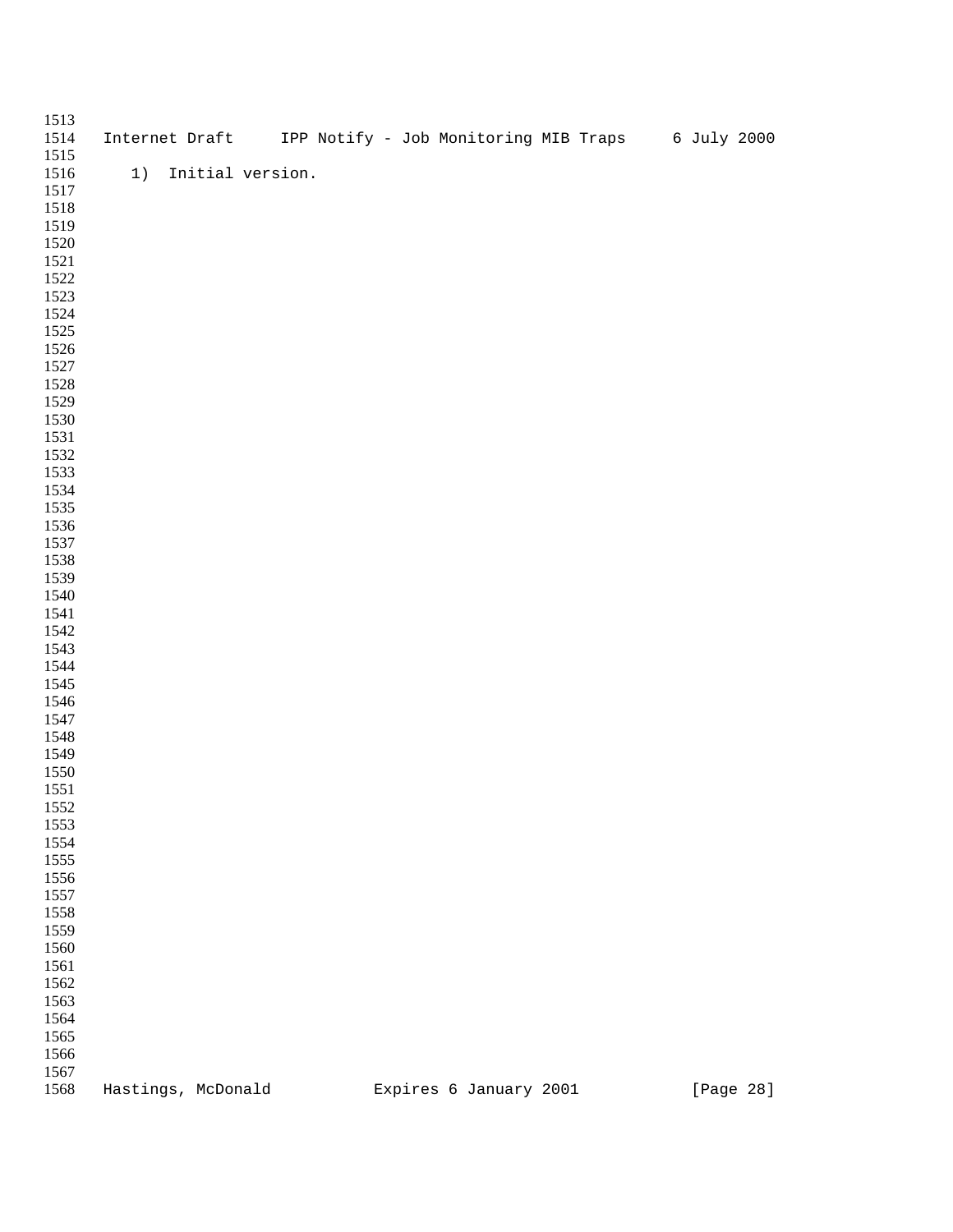Internet Draft IPP Notify - Job Monitoring MIB Traps 6 July 2000 10. Intellectual Property Notice The IETF takes no position regarding the validity or scope of any intellectual property or other rights that might be claimed to pertain to the implementation or use of the technology described in this document or the extent to which any license under such rights might or might not be available; neither does it represent that it has made any effort to identify any such rights. Information on the IETF's procedures with respect to rights in standards-track and standards-related documentation can be found in BCP-11. Copies of claims of rights made available for publication and any assurances of 1585 licenses to be made available, or the result of an attempt made to 1586 cobtain a general license or permission for the use of such 1586 obtain a general license or permission for the use of such<br>1587 – proprietary rights by implementers or users of this specif. proprietary rights by implementers or users of this specification can be obtained from the IETF Secretariat. The IETF invites any interested party to bring to its attention any copyrights, patents or patent applications, or other proprietary rights which may cover technology that may be required to practice 1593 this standard. Please address the information to the IETF Executive 1594 Director. Director. 11. Authors' Addresses Tom Hastings Xerox Corporation 701 S Aviation Blvd, MS 834-03E El Segundo, CA 90245 Phone: +1 310-333-6413 Email: hastings@cp10.es.xerox.com 1607<br>1608 Ira McDonald High North Inc 221 Ridge Ave Grand Marais, MI 49839 Phone: +1 906-494-2434 or +1 906-494-2697 Email: imcdonald@sharplabs.com Email: imcdonal@sdsp.mc.xerox.com Hastings, McDonald Expires 6 January 2001 [Page 29]